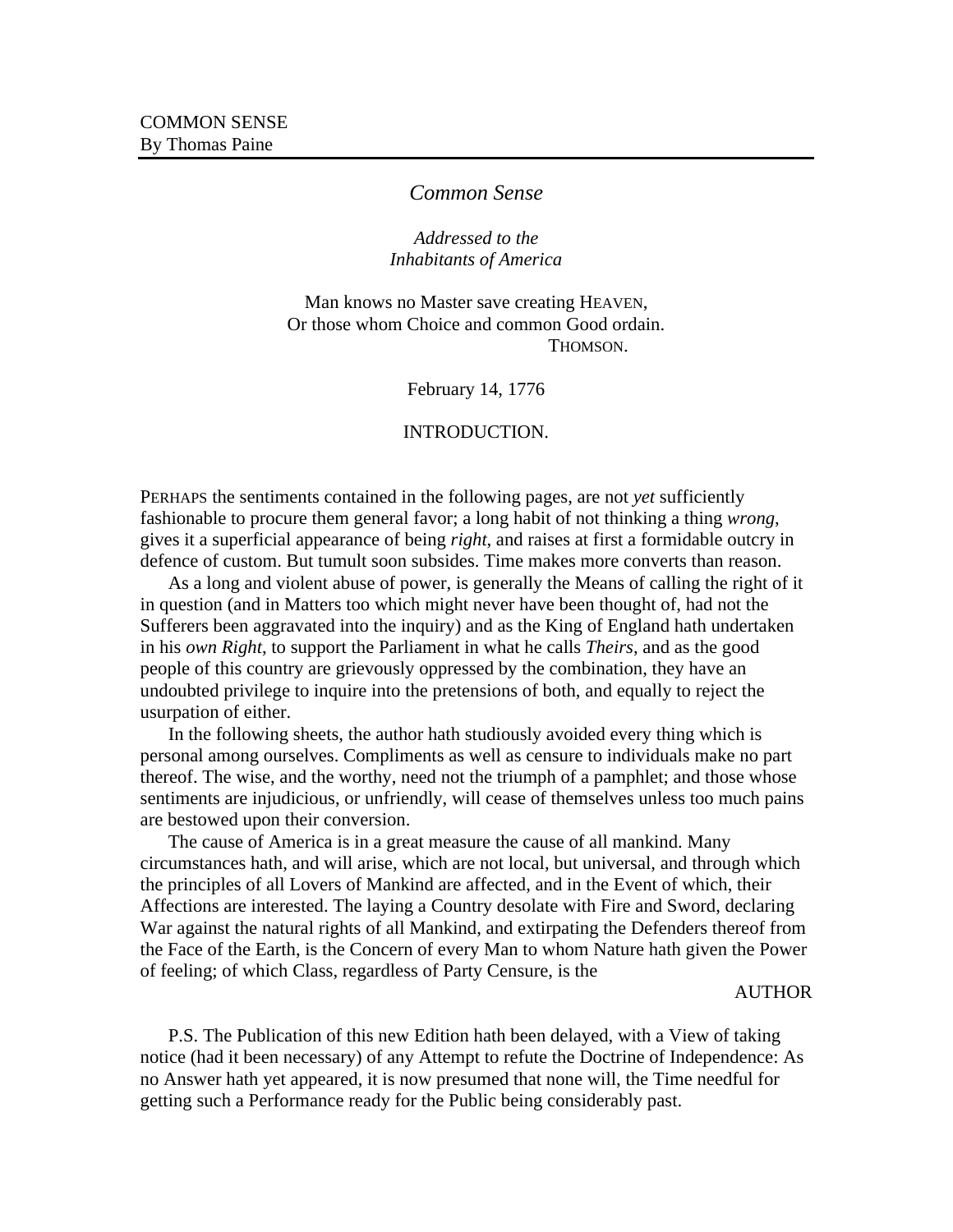Who the Author of this Production is, is wholly unnecessary to the Public, as the Object for Attention is the *Doctrine itself*, not the M*an*. Yet it may not be unnecessary to say, That he is unconnected with any Party, and under no sort of Influence public or private, but the influence of reason and principle.

*Philadelphia, Feb. 14, 1776.*

#### COMMON SENSE.

# OF THE ORIGIN AND DESIGN OF GOVERNMENT IN GENERAL. WITH CONCISE REMARKS ON THE ENGLISH CONSTITUTION.

SOME writers have so confounded society with government, as to leave little or no distinction between them; whereas they are not only different, but have different origins. Society is produced by our wants, and government by our wickedness; the former promotes our happiness *positively* by uniting our affections, the latter *negatively* by restraining our vices. The one encourages intercourse, the other creates distinctions. The first is a patron, the last a punisher.

Society in every state is a blessing, but government even in its best state is but a necessary evil; in its worst state an intolerable one; for when we suffer, or are exposed to the same miseries *by a government*, which we might expect in a country *without government*, our calamity is heightened by reflecting that we furnish the means by which we suffer. Government, like dress, is the badge of lost innocence; the palaces of kings are built on the ruins of the bowers of paradise. For were the impulses of conscience clear, uniform, and irresistibly obeyed, man would need no other lawgiver; but that not being the case, he finds it necessary to surrender up a part of his property to furnish means for the protection of the rest; and this he is induced to do by the same prudence which in every other case advises him out of two evils to choose the least. *Wherefore*, security being the true design and end of government, it unanswerably follows that whatever *form* thereof appears most likely to ensure it to us, with the least expense and greatest benefit, is preferable to all others.

In order to gain a clear and just idea of the design and end of government, let us suppose a small number of persons settled in some sequestered part of the earth, unconnected with the rest, they will then represent the first peopling of any country, or of the world. In this state of natural liberty, society will be their first thought. A thousand motives will excite them thereto, the strength of one man is so unequal to his wants, and his mind so unfitted for perpetual solitude, that he is soon obliged to seek assistance and relief of another, who in his turn requires the same. Four or five united would be able to raise a tolerable dwelling in the midst of a wilderness, but *one* man might labour out the common period of life without accomplishing any thing; when he had felled his timber he could not remove it, nor erect it after it was removed; hunger in the mean time would urge him from his work, and every different want call him a different way. Disease, nay even misfortune would be death, for though neither might be mortal, yet either would disable him from living, and reduce him to a state in which he might rather be said to perish than to die.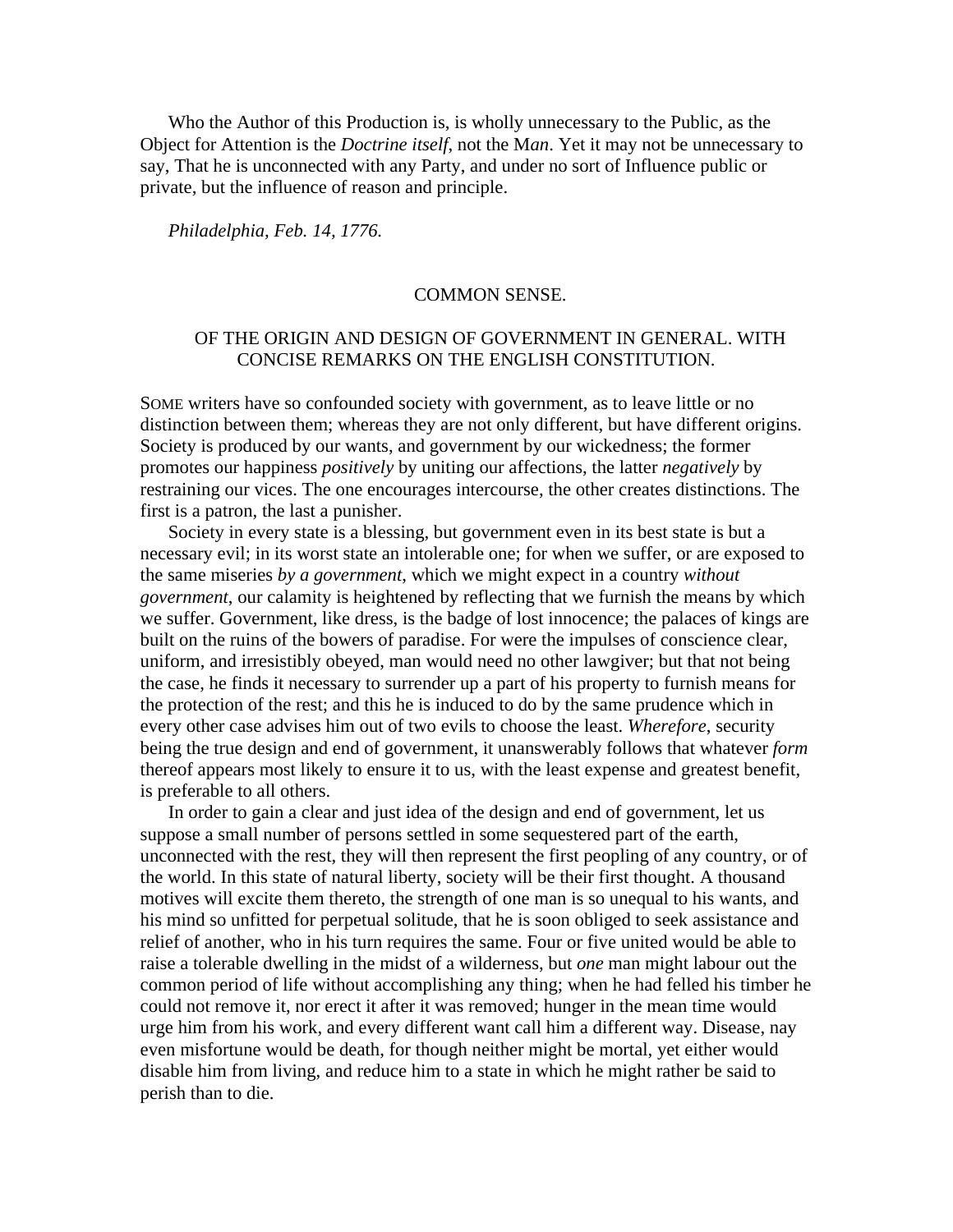Thus necessity, like a gravitating power, would soon form our newly arrived emigrants into society, the reciprocal blessings of which, would supersede, and render the obligations of law and government unnecessary while they remained perfectly just to each other; but as nothing but heaven is impregnable to vice, it will unavoidably happen, that in proportion as they surmount the first difficulties of emigration, which bound them together in a common cause, they will begin to relax in their duty and attachment to each other; and this remissness, will point out the necessity, of establishing some form of government to supply the defect of moral virtue.

Some convenient tree will afford them a State-House, under the branches of which, the whole colony may assemble to deliberate on public matters. It is more than probable that their first laws will have the title only of REGULATIONS, and be enforced by no other penalty than public disesteem. In this first parliament every man, by natural right, will have a seat.

But as the colony increases, the public concerns will increase likewise, and the distance at which the members may be separated, will render it too inconvenient for all of them to meet on every occasion as at first, when their number was small, their habitations near, and the public concerns few and trifling. This will point out the convenience of their consenting to leave the legislative part to be managed by a select number chosen from the whole body, who are supposed to have the same concerns at stake which those have who appointed them, and who will act in the same manner as the whole body would act were they present. If the colony continue increasing, it will become necessary to augment the number of the representatives, and that the interest of every part of the colony may be attended to, it will be found best to divide the whole into convenient parts, each part sending its proper number; and that the *elected* might never form to themselves an interest separate from the *electors*, prudence will point out the propriety of having elections often; because as the *elected* might by that means return and mix again with the general body of the *electors* in a few months, their fidelity to the public will be secured by the prudent reflection of not making a rod for themselves. And as this frequent interchange will establish a common interest with every part of the community, they will mutually and naturally support each other, and on this (not on the unmeaning name of king) depends the *strength of government, and the happiness of the governed*.

Here then is the origin and rise of government; namely, a mode rendered necessary by the inability of moral virtue to govern the world; here too is the design and end of government, viz. freedom and security. And however our eyes may be dazzled with show, or our ears deceived by sound; however prejudice may warp our wills, or interest darken our understanding, the simple voice of nature and of reason will say, it is right.

I draw my idea of the form of government from a principle in nature, which no art can overturn, viz. that the more simple any thing is, the less liable it is to be disordered, and the easier repaired when disordered; and with this maxim in view, I offer a few remarks on the so much boasted constitution of England. That it was noble for the dark and slavish times in which it was erected, is granted. When the world was over run with tyranny the least remove therefrom was a glorious rescue. But that it is imperfect, subject to convulsions, and incapable of producing what it seems to promise, is easily demonstrated.

Absolute governments (tho' the disgrace of human nature) have this advantage with them, that they are simple; if the people suffer, they know the head from which their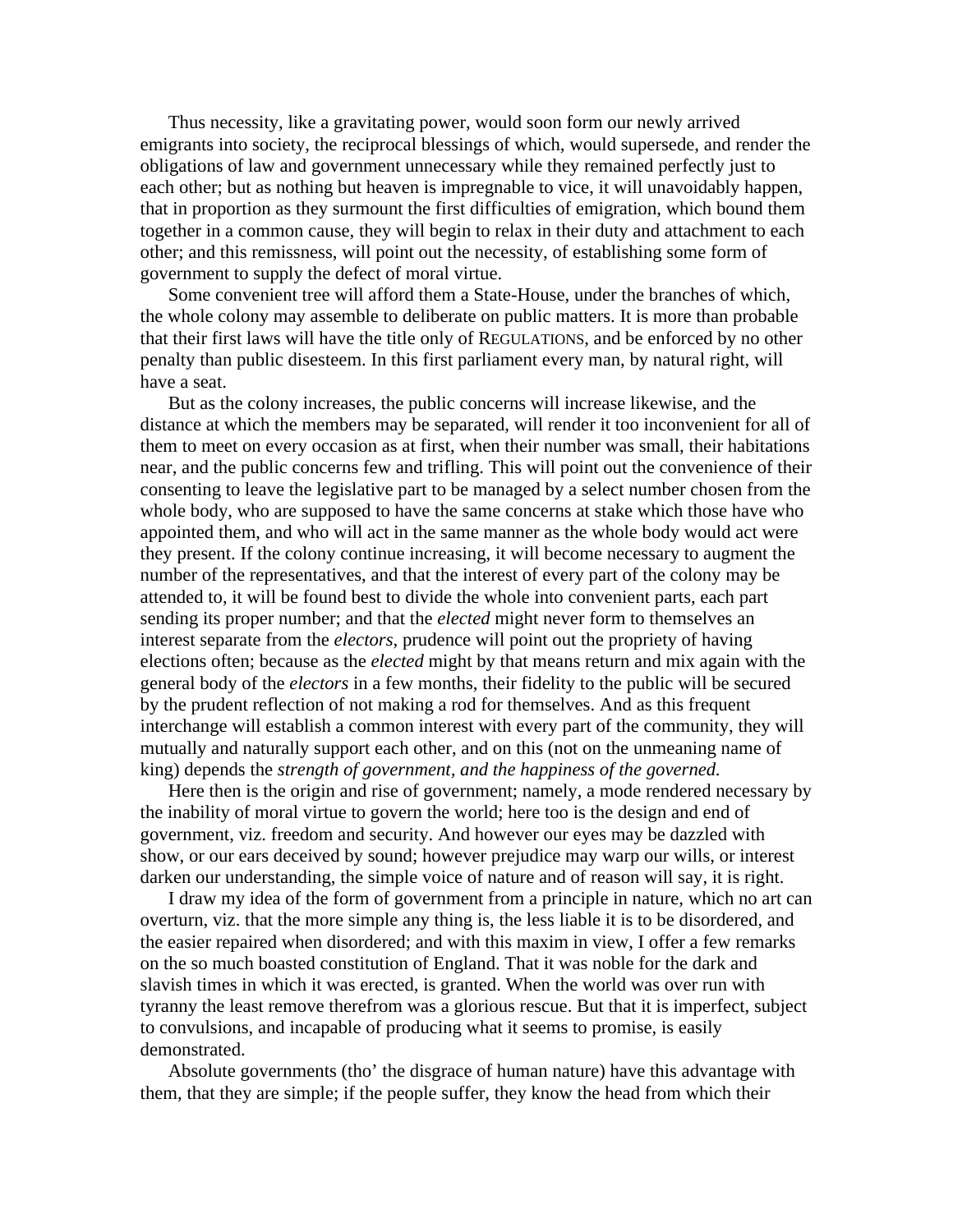suffering springs, know likewise the remedy, and are not bewildered by a variety of causes and cures. But the constitution of England is so exceedingly complex, that the nation may suffer for years together without being able to discover in which part the fault lies, some will say in one and some in another, and every political physician will advise a different medicine.

I know it is difficult to get over local or long standing prejudices, yet if we will suffer ourselves to examine the component parts of the English constitution, we shall find them to be the base remains of two ancient tyrannies, compounded with some new republican materials.

*First*.- The remains of monarchical tyranny in the person of the king.

*Secondly*.- The remains of aristocratical tyranny in the persons of the peers.

*Thirdly*.- The new republican materials, in the persons of the commons, on whose virtue depends the freedom of England.

The two first, by being hereditary, are independent of the people; wherefore in a *constitutional sense* they contribute nothing towards the freedom of the state.

To say that the constitution of England is a *union* of three powers reciprocally *checking* each other, is farcical, either the words have no meaning, or they are flat contradictions.

To say that the commons is a check upon the king, presupposes two things.

*First*.- That the king is not to be trusted without being looked after, or in other words, that a thirst for absolute power is the natural disease of monarchy.

*Secondly*.- That the commons, by being appointed for that purpose, are either wiser or more worthy of confidence than the crown.

But as the same constitution which gives the commons a power to check the king by withholding the supplies, gives afterwards the king a power to check the commons, by empowering him to reject their other bills; it again supposes that the king is wiser than those whom it has already supposed to be wiser than him. A mere absurdity!

There is something exceedingly ridiculous in the composition of monarchy; it first excludes a man from the means of information, yet empowers him to act in cases where the highest judgment is required. The state of a king shuts him from the world, yet the business of a king requires him to know it thoroughly; wherefore the different parts, by unnaturally opposing and destroying each other, prove the whole character to be absurd and useless.

Some writers have explained the English constitution thus; the king, say they, is one, the people another; the peers are an house in behalf of the king; the commons in behalf of the people; but this hath all the distinctions of an house divided against itself; and though the expressions be pleasantly arranged, yet when examined they appear idle and ambiguous; and it will always happen, that the nicest construction that words are capable of, when applied to the description of some thing which either cannot exist, or is too incomprehensible to be within the compass of description, will be words of sound only, and though they may amuse the ear, they cannot inform the mind, for this explanation includes a previous question, viz. *How came the king by a power which the people are afraid to trust, and always obliged to check?* Such a power could not be the gift of a wise people, neither can any power, *which needs checkin*g, be from God; yet the provision, which the constitution makes, supposes such a power to exist.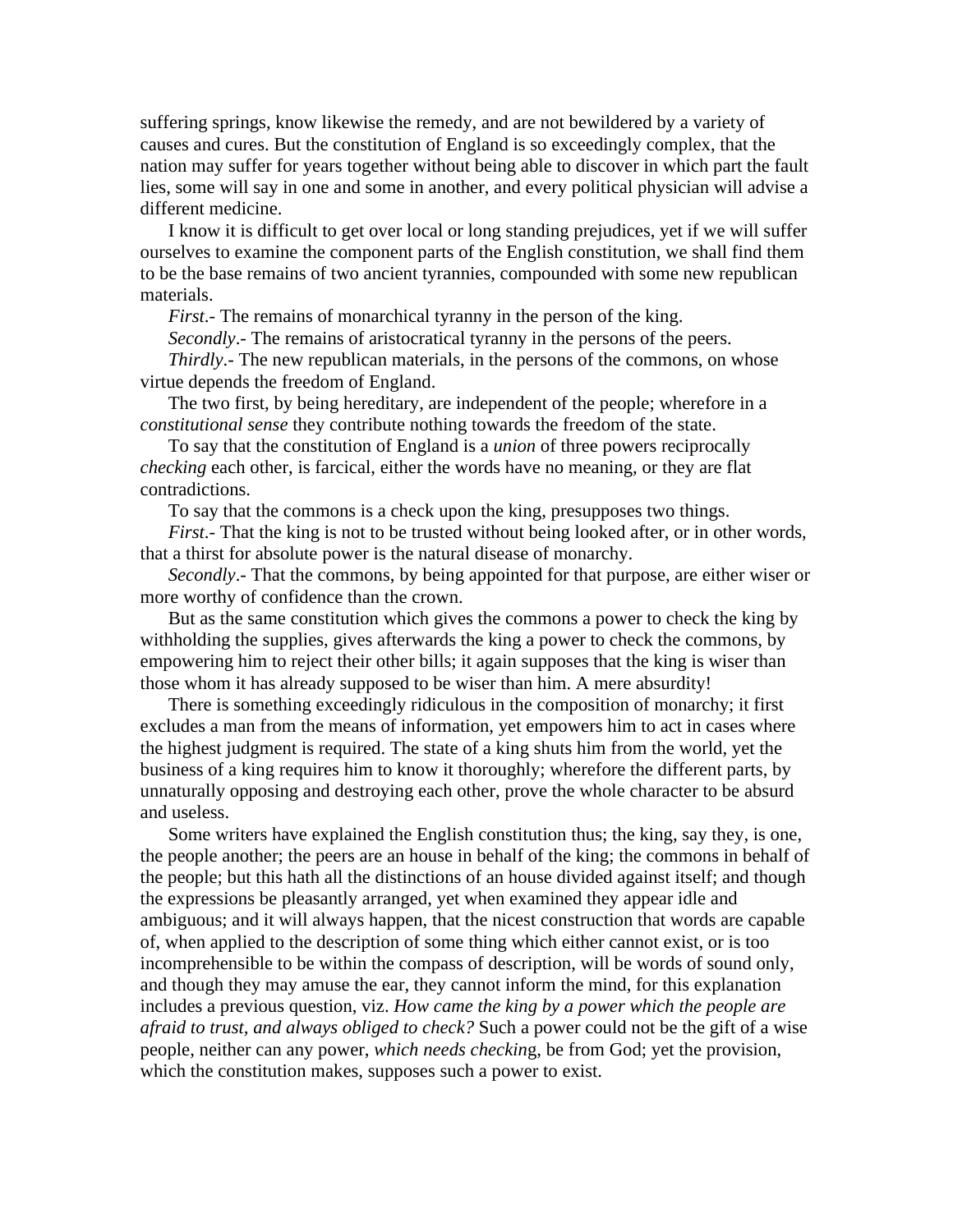But the provision is unequal to the task; the means either cannot or will not accomplish the end, and the whole affair is a felo de se; for as the greater weight will always carry up the less, and as all the wheels of a machine are put in motion by one, it only remains to know which power in the constitution has the most weight, for that will govern; and though the others, or a part of them, may clog, or, as the phrase is, check the rapidity of its motion, yet so long as they cannot stop it, their endeavors will be ineffectual; the first moving power will at last have its way, and what it wants in speed is supplied by time.

That the crown is this overbearing part in the English constitution needs not be mentioned, and that it derives its whole consequence merely from being the giver of places and pensions is self-evident, wherefore, though we have been wise enough to shut and lock a door against absolute monarchy, we at the same time have been foolish enough to put the crown in possession of the key.

The prejudice of Englishmen, in favor of their own government by king, lords and commons, arises as much or more from national pride than reason. Individuals are undoubtedly safer in England than in some other countries, but the *will* of the king is as much the *law* of the land in Britain as in France, with this difference, that instead of proceeding directly from his mouth, it is handed to the people under the more formidable shape of an act of parliament. For the fate of Charles the first, hath only made kings more subtle -- not more just.

Wherefore, laying aside all national pride and prejudice in favour of modes and forms, the plain truth is, that *it is wholly owing to the constitution of the people, and not to the constitution of the government* that the crown is not as oppressive in England as in Turkey.

An inquiry into the *constitutional errors* in the English form of government is at this time highly necessary, for as we are never in a proper condition of doing justice to others, while we continue under the influence of some leading partiality, so neither are we capable of doing it to ourselves while we remain fettered by any obstinate prejudice. And as a man, who is attached to a prostitute, is unfitted to choose or judge of a wife, so any prepossession in favour of a rotten constitution of government will disable us from discerning a good one.

### OF MONARCHY AND HEREDITARY SUCCESSION

MANKIND being originally equals in the order of creation, the equality could only be destroyed by some subsequent circumstance; the distinctions of rich, and poor, may in a great measure be accounted for, and that without having recourse to the harsh illsounding names of oppression and avarice. Oppression is often the *consequenc*e, but seldom or never the *means* of riches; and though avarice will preserve a man from being necessitously poor, it generally makes him too timorous to be wealthy.

But there is another and greater distinction for which no truly natural or religious reason can be assigned, and that is, the distinction of men into KINGS and SUBJECTS. Male and female are the distinctions of nature, good and bad the distinctions of heaven; but how a race of men came into the world so exalted above the rest, and distinguished like some new species, is worth enquiring into, and whether they are the means of happiness or of misery to mankind.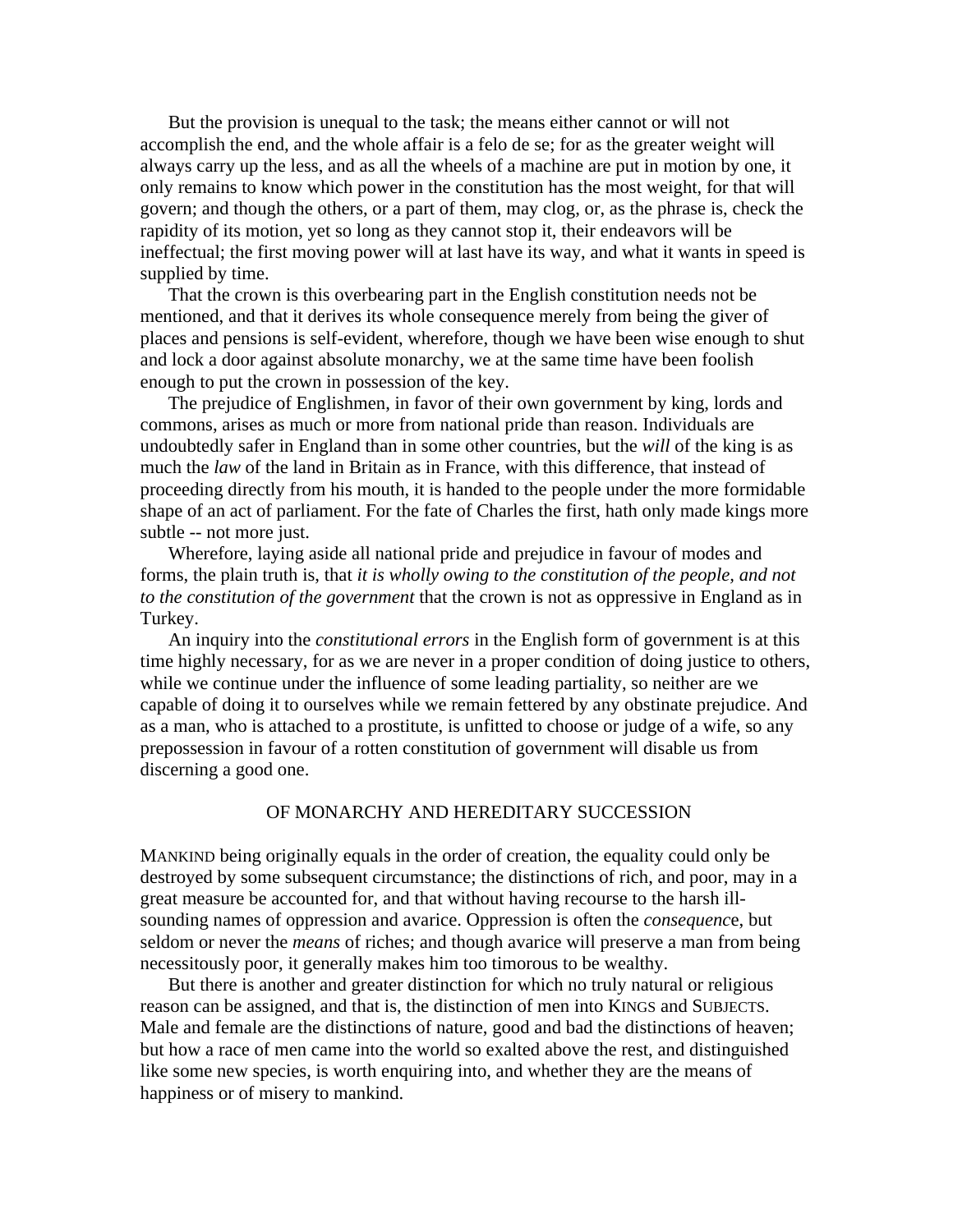In the early ages of the world, according to the scripture chronology, there were no kings; the consequence of which was there were no wars; it is the pride of kings which throw mankind into confusion. Holland without a king hath enjoyed more peace for this last century than any of the monarchial governments in Europe. Antiquity favors the same remark; for the quiet and rural lives of the first patriarchs hath a happy something in them, which vanishes away when we come to the history of Jewish royalty.

Government by kings was first introduced into the world by the Heathens, from whom the children of Israel copied the custom. It was the most prosperous invention the Devil ever set on foot for the promotion of idolatry. The Heathens paid divine honors to their deceased kings, and the christian world hath improved on the plan by doing the same to their living ones. How impious is the title of sacred majesty applied to a worm, who in the midst of his splendor is crumbling into dust!

As the exalting one man so greatly above the rest cannot be justified on the equal rights of nature, so neither can it be defended on the authority of scripture; for the will of the Almighty, as declared by Gideon and the prophet Samuel, expressly disapproves of government by kings. All anti-monarchial parts of scripture have been very smoothly glossed over in monarchial governments, but they undoubtedly merit the attention of countries which have their governments yet to form. *"Render unto Caesar the things which are Caesar's"* is the scripture doctrine of courts, yet it is no support of monarchial government, for the Jews at that time were without a king, and in a state of vassalage to the Romans.

Near three thousand years passed away from the Mosaic account of the creation, till the Jews under a national delusion requested a king. Till then their form of government (except in extraordinary cases, where the Almighty interposed) was a kind of republic administered by a judge and the elders of the tribes. Kings they had none, and it was held sinful to acknowledge any being under that title but the Lords of Hosts. And when a man seriously reflects on the idolatrous homage which is paid to the persons of Kings, he need not wonder, that the Almighty ever jealous of his honor, should disapprove of a form of government which so impiously invades the prerogative of heaven.

Monarchy is ranked in scripture as one of the sins of the Jews, for which a curse in reserve is denounced against them. The history of that transaction is worth attending to.

The children of Israel being oppressed by the Midianites, Gideon marched against them with a small army, and victory, thro' the divine interposition, decided in his favor. The Jews elate with success, and attributing it to the generalship of Gideon, proposed making him a king, saying, *Rule thou over us, thou and thy son and thy son's son*. Here was temptation in its fullest extent; not a kingdom only, but an hereditary one, but Gideon in the piety of his soul replied, *I will not rule over you, neither shall my son rule over you*, THE LORD SHALL RULE OVER YOU. Words need not be more explicit; Gideon doth not *decline* the honor, but denieth their right to give it; neither doth be compliment them with invented declarations of his thanks, but in the positive stile of a prophet charges them with disaffection to their proper Sovereign, the King of heaven.

About one hundred and thirty years after this, they fell again into the same error. The hankering which the Jews had for the idolatrous customs of the Heathens, is something exceedingly unaccountable; but so it was, that laying hold of the misconduct of Samuel's two sons, who were entrusted with some secular concerns, they came in an abrupt and clamorous manner to Samuel, saying, *Behold thou art old and thy sons walk not in thy*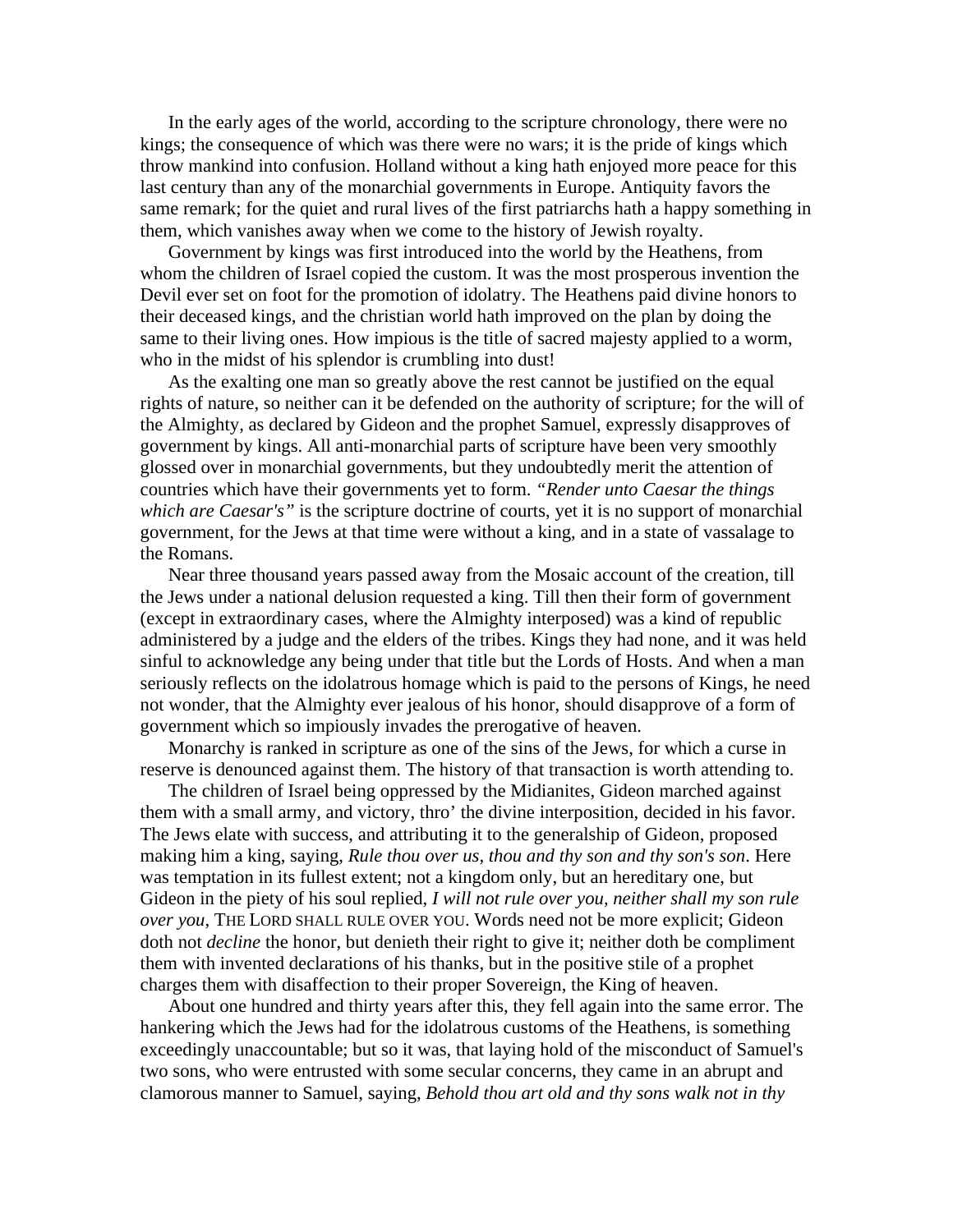*ways, now make us a king to judge us like all the other nations.* And here we cannot but observe that their motives were bad, viz. that they might be *like* unto other nations, i.e., the Heathens, whereas their true glory laid in being as much *unlike* them as possible. *But the thing displeased Samuel when they said, Give us a king to judge us; and Samuel prayed unto the Lord, and the Lord said unto Samuel, Hearken unto the voice of the people in all that they say unto thee, for they have not rejected thee, but they have rejected me,* THAT I SHOULD NOT REIGN OVER THEM. *According to all the works which have done since the day that I brought them up out of Egypt, even unto this day; wherewith they have forsaken me and served other Gods; so do they also unto thee. Now therefore hearken unto their voice, howbeit, protest solemnly unto them and show them the manner of the king that shall reign over them*, i.e., not of any particular king, but the general manner of the kings of the earth, whom Israel was so eagerly copying after. And notwithstanding the great distance of time and difference of manners, the character is still in fashion. *And Samuel told all the words of the Lord unto the people, that asked of him a king. And he said, This shall be the manner of the king that shall reign over you; he will take your sons and appoint them for himself for his chariots, and to be his horsemen, and some shall run before his chariots* (this description agrees with the present mode of impressing men) *and he will appoint him captains over thousands and captains over fifties, and will set them to ear his ground and to reap his harvest, and to make his instruments of war, and instruments of his chariots; and he will take your daughters to be confectionaries and to be cooks and to be bakers* (this describes the expense and luxury as well as the oppression of kings) *and he will take your fields and your olive yards, even the best of them, and give them to his servants; and he will take the tenth of your feed, and of your vineyards, and give them to his officers and to his servants* (by which we see that bribery, corruption, and favoritism are the standing vices of kings) *and he will take the tenth of your men servants, and your maid servants, and your goodliest young men and your asses, and put them to his work; and he will take the tenth of your sheep, and ye shall be his servants, and ye shall cry out in that day because of your king which ye shall have chosen,* AND THE LORD WILL NOT HEAR YOU IN THAT DAY. This accounts for the continuation of monarchy; neither do the characters of the few good kings which have lived since, either sanctify the title, or blot out the sinfulness of the origin; the high encomium given of David takes no notice of him *officially as a king*, but only as a *man* after God's own heart. *Nevertheless the People refused to obey the voice of Samuel, and they said, Nay, but we will have a king over us, that we may be like all the nations, and that our king may judge us, and go out before us and fight our battles.* Samuel continued to reason with them, but to no purpose; he set before them their ingratitude, but all would not avail; and seeing them fully bent on their folly, he cried out, *I will call unto the Lord, and he shall sent thunder and rain* (which then was a punishment, being in the time of wheat harvest) *that ye may perceive and see that your wickedness is great which ye have done in the sight of the Lord,* IN ASKING YOU A KING. *So Samuel called unto the Lord, and the Lord sent thunder and rain that day, and all the people greatly feared the Lord and Samuel. And all the people said unto Samuel, Pray for thy servants unto the Lord thy God that we die not, for* WE HAVE ADDED UNTO OUR SINS THIS EVEL, TO ASK A KING. These portions of scripture are direct and positive. They admit of no equivocal construction. That the Almighty hath here entered his protest against monarchial government is true, or the scripture is false. And a man hath good reason to believe that there is as much of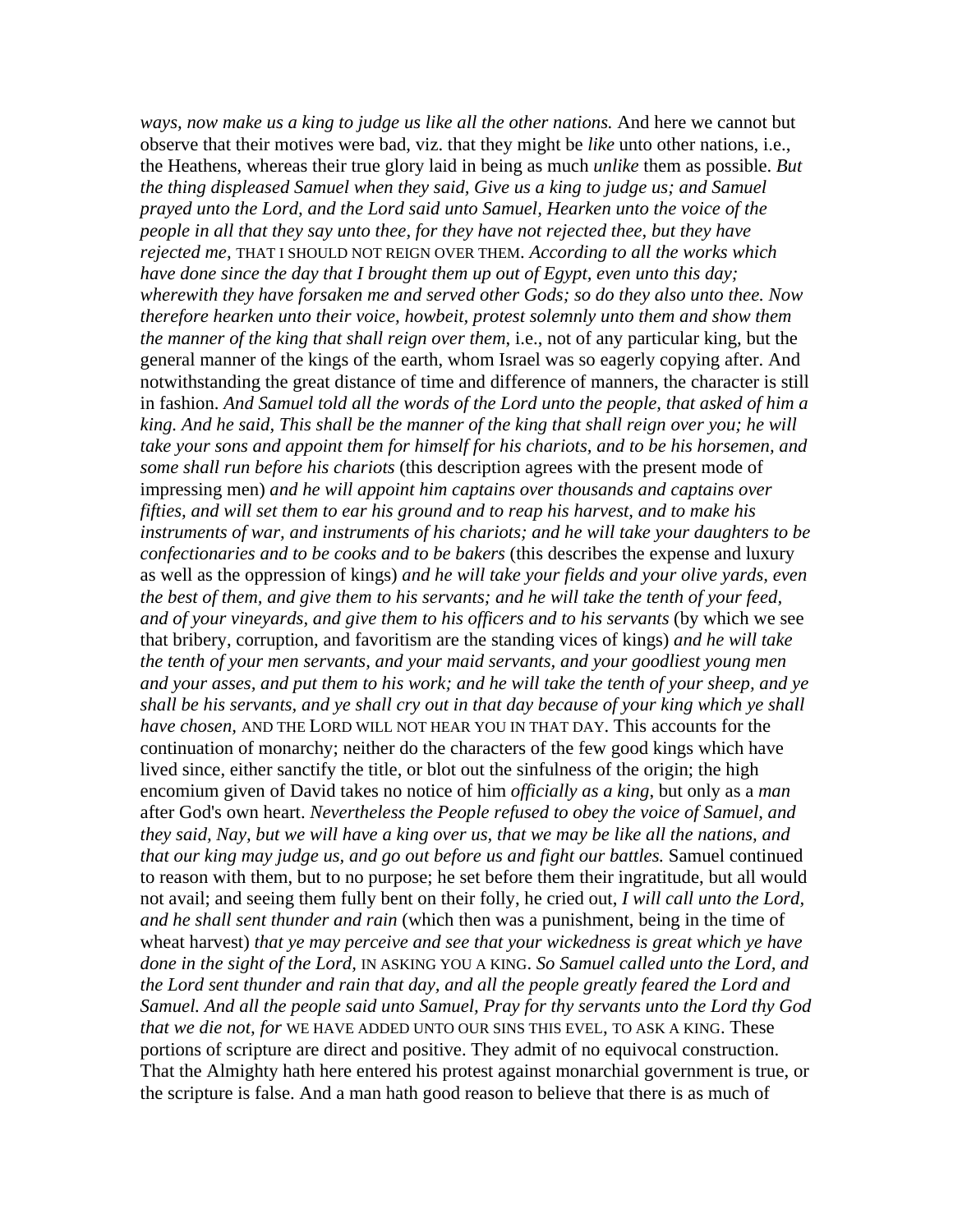king-craft, as priest-craft, in withholding the scripture from the public in Popish countries. For monarchy in every instance is the Popery of government.

To the evil of monarchy we have added that of hereditary succession; and as the first is a degradation and lessening of ourselves, so the second, claimed as a matter of right, is an insult and an imposition on posterity. For all men being originally equals, no *one* by *birth* could have a right to set up his own family in perpetual preference to all others for ever, and though himself might deserve *some* decent degree of honors of his contemporaries, yet his descendants might be far too unworthy to inherit them. One of the strongest *natural* proofs of the folly of hereditary right in kings, is, that nature disapproves it, otherwise she would not so frequently turn it into ridicule by giving mankind an *ass for a lion*.

Secondly, as no man at first could possess any other public honors than were bestowed upon him, so the givers of those honors could have no power to give away the right of posterity, and though they might say, "We choose you for our head," they could not, without manifest injustice to their children, say, "that your children and your children's children shall reign over *ours* for ever." Because such an unwise, unjust, unnatural compact might (perhaps) in the next succession put them under the government of a rogue or a fool. Most wise men, in their private sentiments, have ever treated hereditary right with contempt; yet it is one of those evils, which when once established is not easily removed; many submit from fear, others from superstition, and the more powerful part shares with the king the plunder of the rest.

This is supposing the present race of kings in the world to have had an honorable origin; whereas it is more than probable, that could we take off the dark covering of antiquity, and trace them to their first rise, that we should find the first of them nothing better than the principal ruffian of some restless gang, whose savage manners or preeminence in subtility obtained him the title of chief among plunderers; and who by increasing in power, and extending his depredations, over-awed the quiet and defenceless to purchase their safety by frequent contributions. Yet his electors could have no idea of giving hereditary right to his descendants, because such a perpetual exclusion of themselves was incompatible with the free and unrestrained principles they professed to live by. Wherefore, hereditary succession in the early ages of monarchy could not take place as a matter of claim, but as something casual or complimental; but as few or no records were extant in those days, and traditionary history stuffed with fables, it was very easy, after the lapse of a few generations, to trump up some superstitious tale, conveniently timed, Mahomet like, to cram hereditary right down the throats of the vulgar. Perhaps the disorders which threatened, or seemed to threaten, on the decease of a leader and the choice of a new one (for elections among ruffians could not be very orderly) induced many at first to favor hereditary pretensions; by which means it happened, as it hath happened since, that what at first was submitted to as a convenience, was afterwards claimed as a right.

England, since the conquest, hath known some few good monarchs, but groaned beneath a much larger number of bad ones; yet no man in his senses can say that their claim under William the Conqueror is a very honorable one. A French bastard landing with an armed banditti, and establishing himself king of England against the consent of the natives, is in plain terms a very paltry rascally original. --It certainly hath no divinity in it. However, it is needless to spend much time in exposing the folly of hereditary right,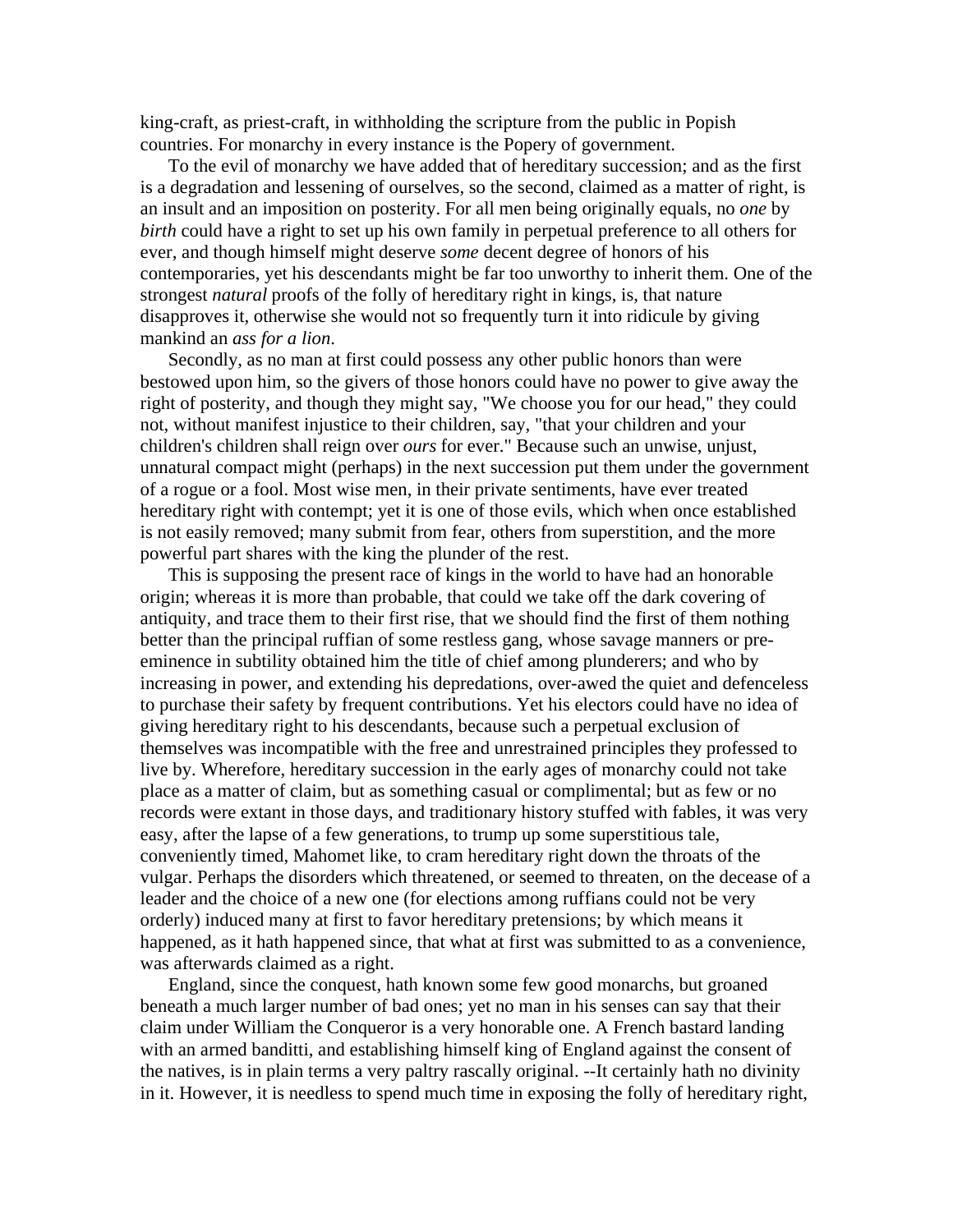if there are any so weak as to believe it, let them promiscuously worship the ass and lion, and welcome. I shall neither copy their humility, nor disturb their devotion.

Yet I should be glad to ask how they suppose kings came at first? The question admits but of three answers, viz. either by lot, by election, or by usurpation. If the first king was taken by lot, it establishes a precedent for the next, which excludes hereditary succession. Saul was by lot, yet the succession was not hereditary, neither does it appear from that transaction there was any intention it ever should. If the first king of any country was by election, that likewise establishes a precedent for the next; for to say, that the *right* of all future generations is taken away, by the act of the first electors, in their choice not only of a king, but of a family of kings for ever, hath no parallel in or out of scripture but the doctrine of original sin, which supposes the free will of all men lost in Adam; and from such comparison, and it will admit of no other, hereditary succession can derive no glory. For as in Adam all sinned, and as in the first electors all men obeyed; as in the one all mankind were subjected to Satan, and in the other to Sovereignty; as our innocence was lost in the first, and our authority in the last; and as both disable us from reassuming some former state and privilege, it unanswerably follows that original sin and hereditary succession are parallels. Dishonorable rank! Inglorious connexion! Yet the most subtile sophist cannot produce a juster simile.

As to usurpation, no man will be so hardy as to defend it; and that William the Conqueror was an usurper is a fact not to be contradicted. The plain truth is, that the antiquity of English monarchy will not bear looking into.

But it is not so much the absurdity as the evil of hereditary succession which concerns mankind. Did it ensure a race of good and wise men it would have the seal of divine authority, but as it opens a door to the *foolish*, the *wicked*; and the *improper*, it hath in it the nature of oppression. Men who look upon themselves born to reign, and others to obey, soon grow insolent; selected from the rest of mankind their minds are early poisoned by importance; and the world they act in differs so materially from the world at large, that they have but little opportunity of knowing its true interests, and when they succeed to the government are frequently the most ignorant and unfit of any throughout the dominions.

Another evil which attends hereditary succession is, that the throne is subject to be possessed by a minor at any age; all which time the regency, acting under the cover of a king, have every opportunity and inducement to betray their trust. The same national misfortune happens, when a king worn out with age and infirmity, enters the last stage of human weakness. In both these cases the public becomes a prey to every miscreant, who can tamper successfully with the follies either of age or infancy.

The most plausible plea, which hath ever been offered in favor of hereditary succession, is, that it preserves a nation from civil wars; and were this true, it would be weighty; whereas, it is the most barefaced falsity ever imposed upon mankind. The whole history of England disowns the fact. Thirty kings and two minors have reigned in that distracted kingdom since the conquest, in which time there have been (including the Revolution) no less than eight civil wars and nineteen rebellions. Wherefore instead of making for peace, it makes against it, and destroys the very foundation it seems to stand on.

The contest for monarchy and succession, between the houses of York and Lancaster, laid England in a scene of blood for many years. Twelve pitched battles, besides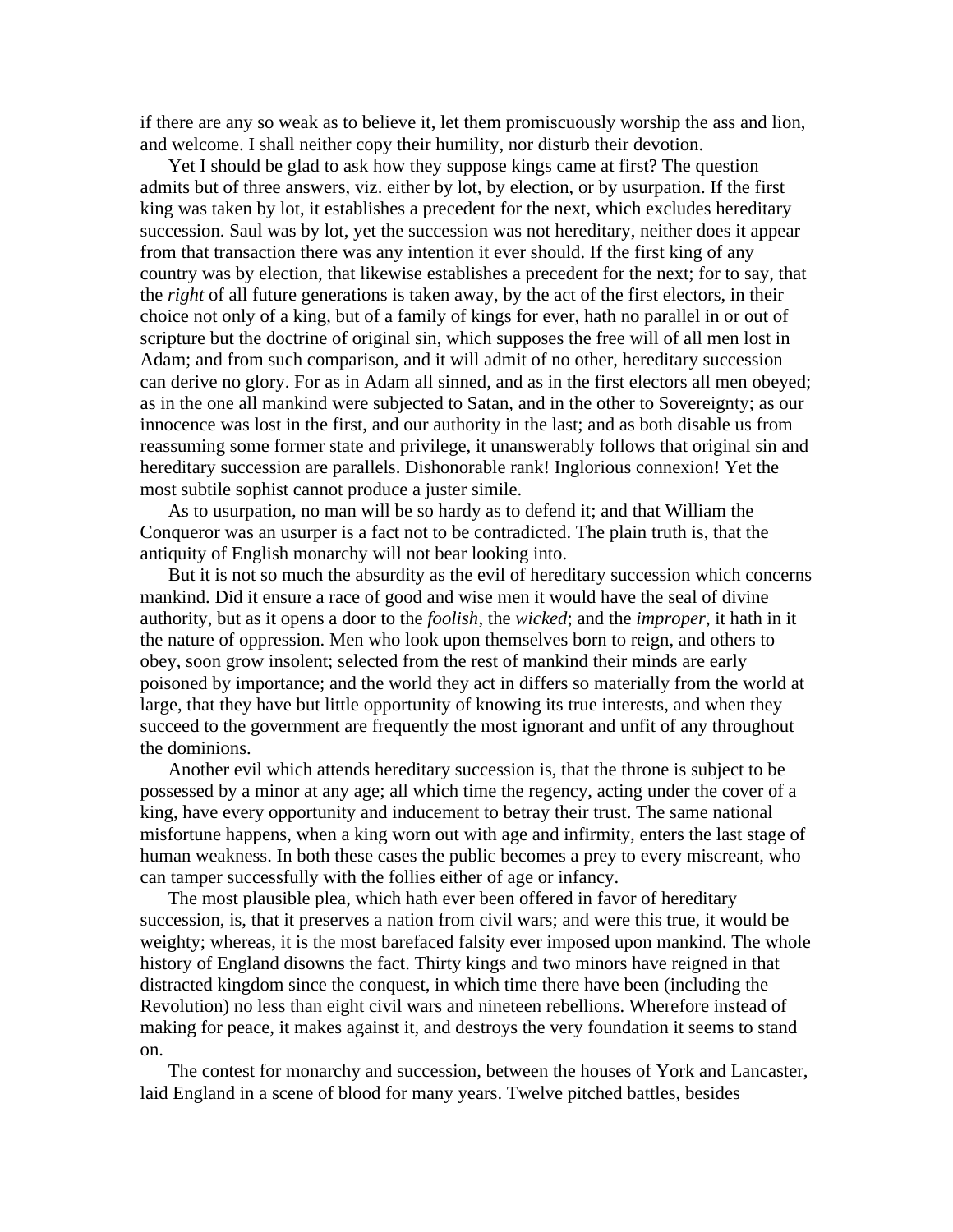skirmishes and sieges, were fought between Henry and Edward. Twice was Henry prisoner to Edward, who in his turn was prisoner to Henry. And so uncertain is the fate of war and the temper of a nation, when nothing but personal matters are the ground of a quarrel, that Henry was taken in triumph from a prison to a palace, and Edward obliged to fly from a palace to a foreign land; yet, as sudden transitions of temper are seldom lasting, Henry in his turn was driven from the throne, and Edward recalled to succeed him. The parliament always following the strongest side.

This contest began in the reign of Henry the Sixth, and was not entirely extinguished till Henry the Seventh, in whom the families were united. Including a period of 67 years, viz. from 1422 to 1489.

In short, monarchy and succession have laid (not this or that kingdom only) but the world in blood and ashes. 'Tis a form of government which the word of God bears testimony against, and blood will attend it.

If we inquire into the business of a king, we shall find that in some countries they have none; and after sauntering away their lives without pleasure to themselves or advantage to the nation, withdraw from the scene, and leave their successors to tread the same idle round. In absolute monarchies the whole weight of business civil and military, lies on the king; the children of Israel in their request for a king, urged this plea "that he may judge us, and go out before us and fight our battles." But in countries where he is neither a judge nor a general, as in England, a man would be puzzled to know what is his business.

The nearer any government approaches to a republic, the less business there is for a king. It is somewhat difficult to find a proper name for the government of England. Sir William Meredith calls it a republic; but in its present state it is unworthy of the name, because the corrupt influence of the crown, by having all the places in its disposal, hath so effectually swallowed up the power, and eaten out the virtue of the house of commons (the republican part in the constitution) that the government of England is nearly as monarchical as that of France or Spain. Men fall out with names without understanding them. For it is the republican and not the monarchical part of the constitution of England which Englishmen glory in, viz. the liberty of choosing a house of commons from out of their own body-- and it is easy to see that when the republican virtue fails, slavery ensues. Why is the constitution of England sickly, but because monarchy hath poisoned the republic, the crown hath engrossed the commons?

In England a king hath little more to do than to make war and give away places; which in plain terms, is to impoverish the nation and set it together by the ears. A pretty business indeed for a man to be allowed eight hundred thousand sterling a year for, and worshipped into the bargain! Of more worth is one honest man to society and in the sight of God, than all the crowned ruffians that ever lived.

#### THOUGHTS ON THE PRESENT STATE OF AMERICAN AFFAIRS.

IN the following pages I offer nothing more than simple facts, plain arguments, and common sense; and have no other preliminaries to settle with the reader, than that he will divest himself of prejudice and prepossession, and suffer his reason and his feelings to determine for themselves; that he will put *on*, or rather that he will not put *off,* the true character of a man, and generously enlarge his views beyond the present day.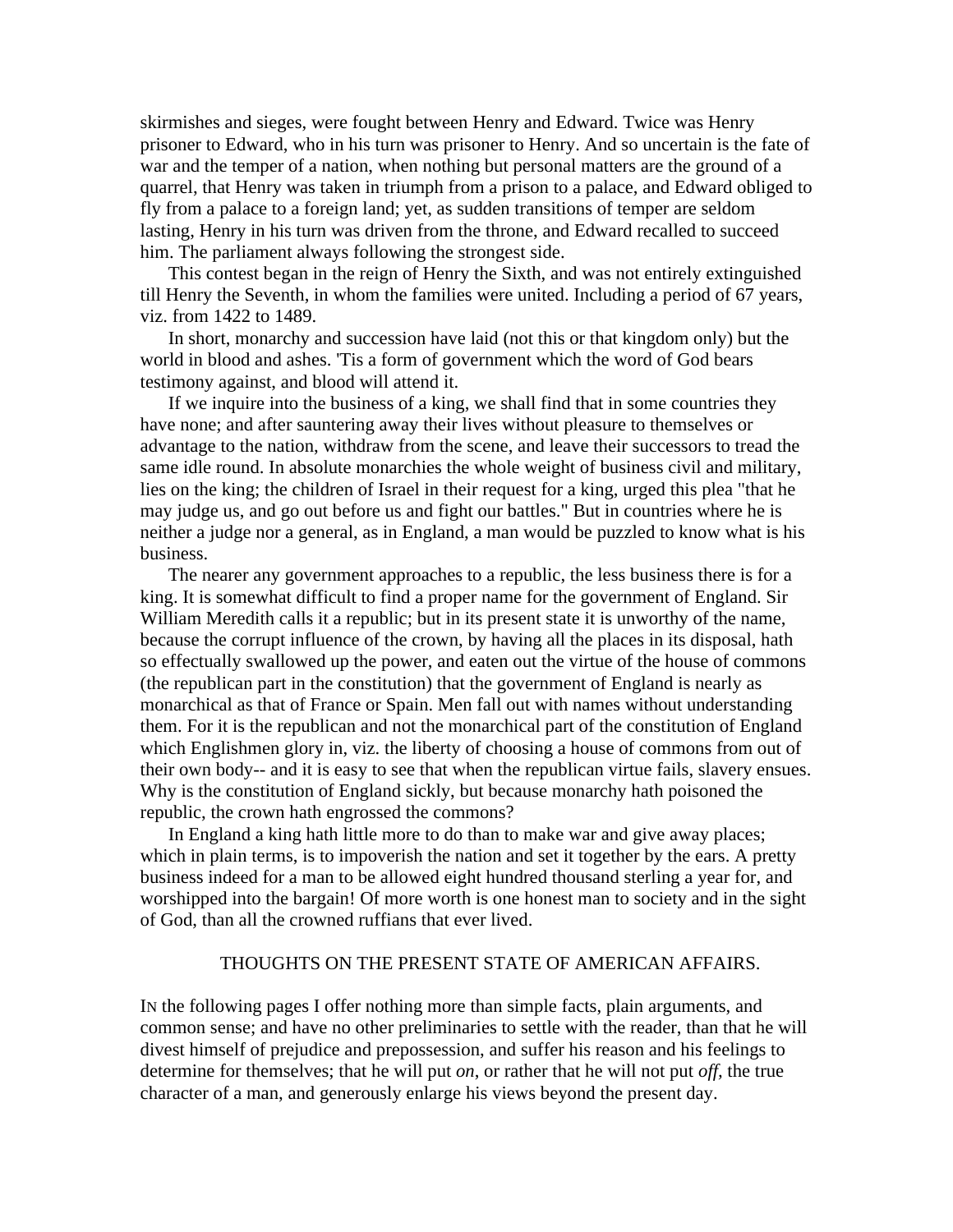Volumes have been written on the subject of the struggle between England and America. Men of all ranks have embarked in the controversy, from different motives, and with various designs; but all have been ineffectual, and the period of debate is closed. Arms, as the last resource, decide the contest; the appeal was the choice of the king, and the continent hath accepted the challenge.

It hath been reported of the late Mr. Pelham (who tho' an able minister was not without his faults) that on his being attacked in the house of commons, on the score, that his measures were only of a temporary kind, replied, "*they will last my time*." Should a thought so fatal and unmanly possess the colonies in the present contest, the name of ancestors will be remembered by future generations with detestation.

The sun never shined on a cause of greater worth. 'Tis not the affair of a city, a country, a province, or a kingdom, but of a continent-- of at least one eighth part of the habitable globe. 'Tis not the concern of a day, a year, or an age; posterity are virtually involved in the contest, and will be more or less affected, even to the end of time, by the proceedings now. Now is the seed time of continental union, faith and honor. The least fracture now will be like a name engraved with the point of a pin on the tender rind of a young oak; The wound will enlarge with the tree, and posterity read it in full grown characters.

By referring the matter from argument to arms, a new era for politics is struck; a new method of thinking hath arisen. All plans, proposals, &c. prior to the nineteenth of April, *i.e.* to the commencement of hostilities, are like the almanacs of the last year; which, though proper then, are superseded and useless now. Whatever was advanced by the advocates on either side of the question then, terminated in one and the same point, viz. a union with Great-Britain; the only difference between the parties was the method of effecting it; the one proposing force, the other friendship; but it hath so far happened that the first hath failed, and the second hath withdrawn her influence.

As much hath been said of the advantages of reconciliation, which, like an agreeable dream, hath passed away and left us as we were, it is but right, that we should examine the contrary side of the argument, and inquire into some of the many material injuries which these colonies sustain, and always will sustain, by being connected with, and dependant on Great-Britain. To examine that connexion and dependance, on the principles of nature and common sense, to see what we have to trust to, if separated, and what we are to expect, if dependant.

I have heard it asserted by some, that as America hath flourished under her former connexion with Great-Britain, that the same connexion is necessary towards her future happiness, and will always have the same effect. Nothing can be more fallacious than this kind of argument. We may as well assert that because a child has thrived upon milk, that it is never to have meat, or that the first twenty years of our lives is to become a precedent for the next twenty. But even this is admitting more than is true, for I answer roundly, that America would have flourished as much, and probably much more, had no European power had any thing to do with her. The commerce, by which she hath enriched herself are the necessaries of life, and will always have a market while eating is the custom of Europe.

But she has protected us, say some. That she hath engrossed us is true, and defended the continent at our expense as well as her own is admitted, and she would have defended Turkey from the same motive, viz. the sake of trade and dominion.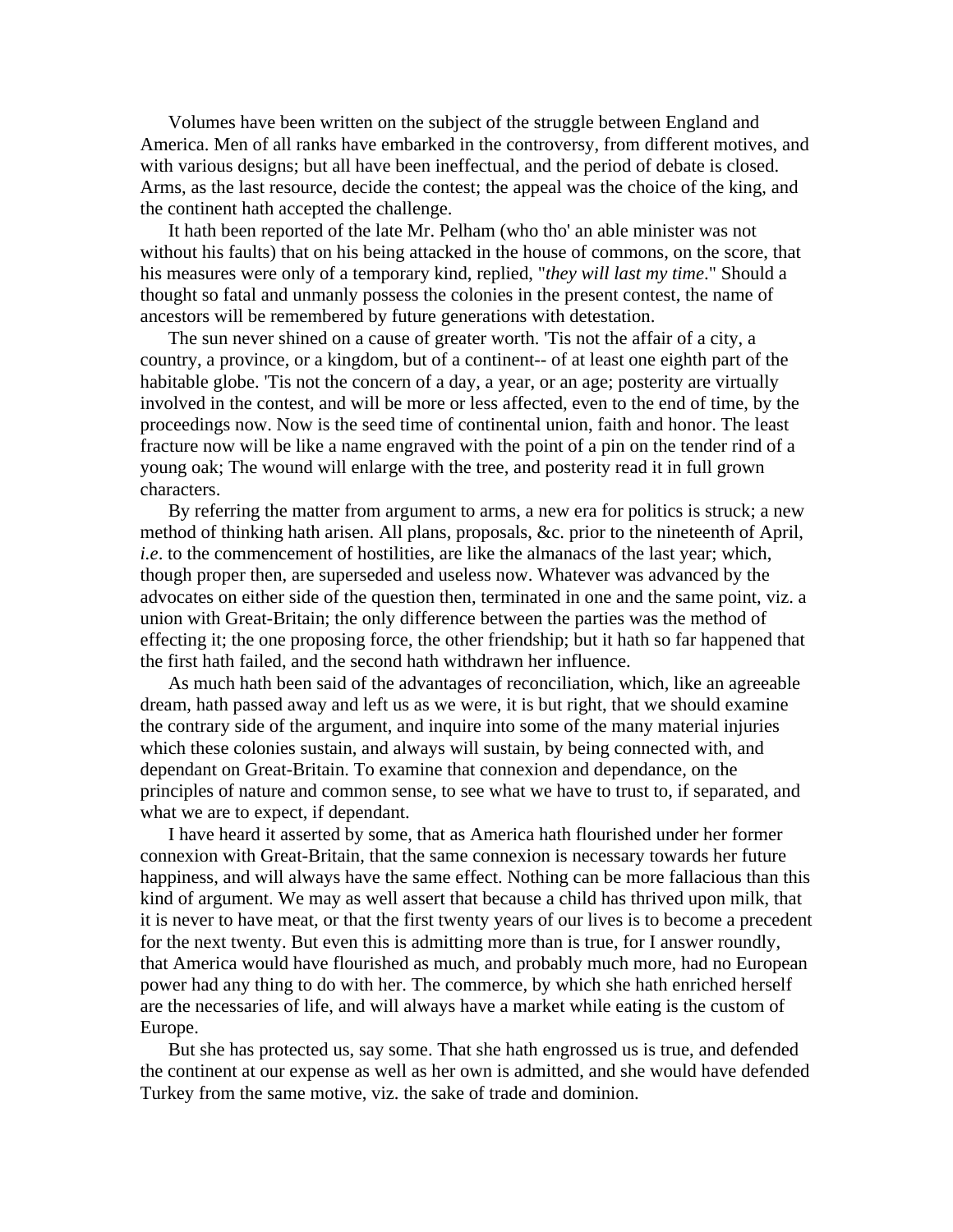Alas, we have been long led away by ancient prejudices, and made large sacrifices to superstition. We have boasted the protection of Great-Britain, without considering, that her motive was *interest* not *attachment*; that she did not protect us from *our enemies* on *our account*, but from *her enemies* on *her own account*, from those who had no quarrel with us on any *other account*, and who will always be our enemies on the *same account*. Let Britain wave her pretensions to the continent, or the continent throw off the dependance, and we should be at peace with France and Spain were they at war with Britain. The miseries of Hanover last war, ought to warn us against connexions.

It hath lately been asserted in parliament, that the colonies have no relation to each other but through the parent country, *i.e*. that Pennsylvania and the Jerseys, and so on for the rest, are sister colonies by the way of England; this is certainly a very round-about way of proving relationship, but it is the nearest and only true way of proving enemyship, if I may so call it. France and Spain never were, nor perhaps ever will be our enemies as *Americans*, but as our being the *subjects of Great-Britain*.

But Britain is the parent country, say some. Then the more shame upon her conduct. Even brutes do not devour their young, nor savages make war upon their families; wherefore the assertion, if true, turns to her reproach; but it happens not to be true, or only partly so, and the phrase *parent* or *mother country* hath been jesuitically adopted by the king and his parasites, with a low papistical design of gaining an unfair bias on the credulous weakness of our minds. Europe, and not England, is the parent country of America. This new world hath been the asylum for the persecuted lovers of civil and religious liberty from *every part* of Europe. Hither have they fled, not from the tender embraces of the mother, but from the cruelty of the monster; and it is so far true of England, that the same tyranny which drove the first emigrants from home, pursues their descendants still.

In this extensive quarter of the globe, we forget the narrow limits of three hundred and sixty miles (the extent of England) and carry our friendship on a larger scale; we claim brotherhood with every European christian, and triumph in the generosity of the sentiment.

It is pleasant to observe by what regular gradations we surmount the force of local prejudice, as we enlarge our acquaintance with the world. A man born in any town in England divided into parishes, will naturally associate most with his fellow parishioners (because their interests in many cases will be common) and distinguish him by the name of *neighbour*; if he meet him but a few miles from home, he drops the narrow idea of a street, and salutes him by the name of *townsman*; if he travels out of the county, and meet him in any other, he forgets the minor divisions of street and town, and calls him *countryman*; i.e., *county-man*; but if in their foreign excursions they should associate in France or any other part of *Europe*, their local remembrance would be enlarged into that of *Englishmen*. And by a just parity of reasoning, all Europeans meeting in America, or any other quarter of the globe, are *countrymen*; for England, Holland, Germany, or Sweden, when compared with the whole, stand in the same places on the larger scale, which the divisions of street, town, and county do on the smaller ones; distinctions too limited for continental minds. Not one third of the inhabitants, even of this province, are of English descent. Wherefore I reprobate the phrase of parent or mother country applied to England only, as being false, selfish, narrow and ungenerous.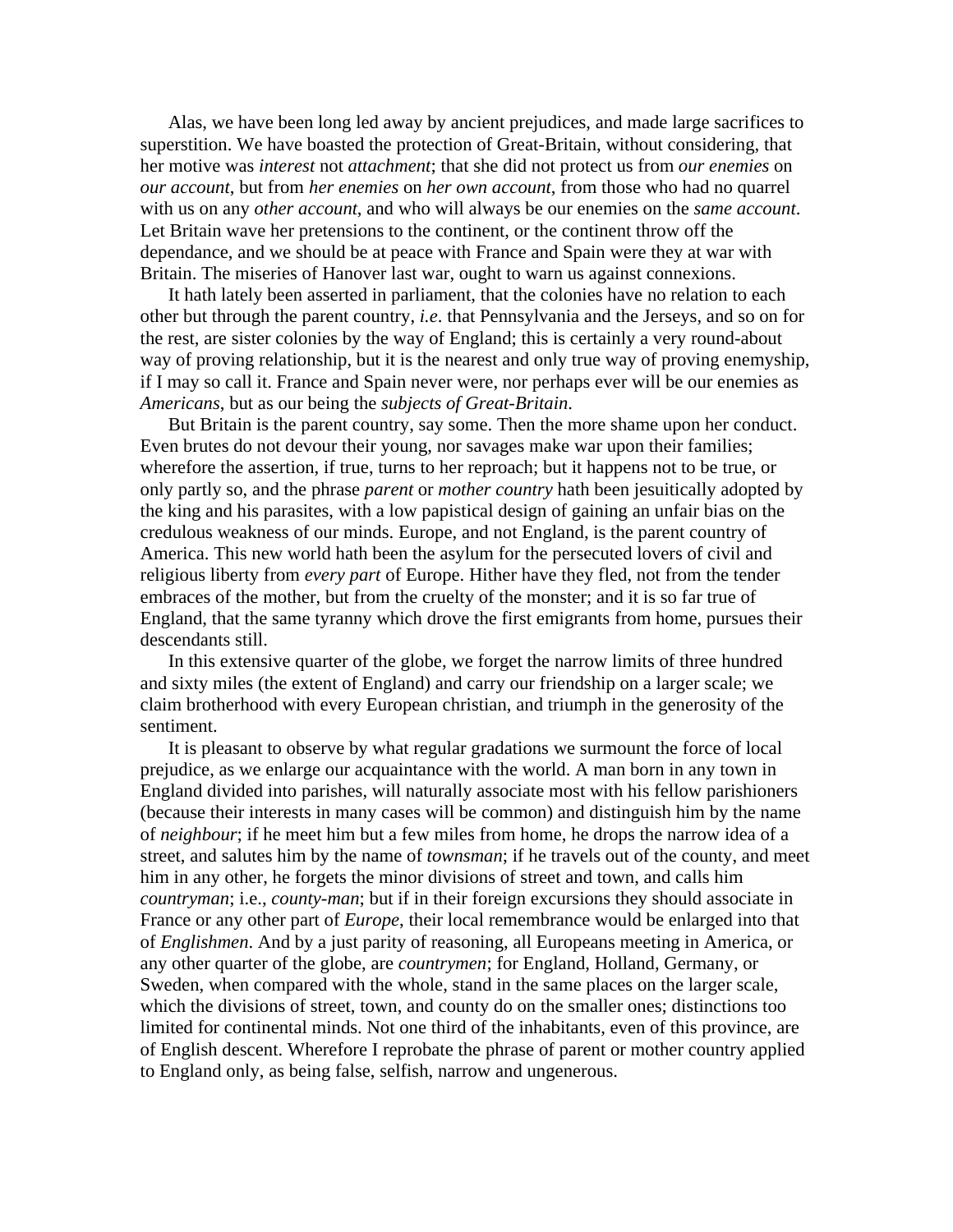But admitting that we were all of English descent, what does it amount to? Nothing. Britain, being now an open enemy, extinguishes every other name and title: And to say that reconciliation is our duty, is truly farcical. The first king of England, of the present line (William the Conqueror) was a Frenchman, and half the peers of England are descendants from the same country; wherefore by the same method of reasoning, England ought to be governed by France.

Much hath been said of the united strength of Britain and the colonies, that in conjunction they might bid defiance to the world. But this is mere presumption; the fate of war is uncertain, neither do the expressions mean anything; for this continent would never suffer itself to be drained of inhabitants, to support the British arms in either Asia, Africa, or Europe.

Besides, what have we to do with setting the world at defiance? Our plan is commerce, and that, well attended to, will secure us the peace and friendship of all Europe; because, it is the interest of all Europe to have America a *free port*. Her trade will always be a protection, and her barrenness of gold and silver secure her from invaders.

I challenge the warmest advocate for reconciliation, to show, a single advantage that this continent can reap, by being connected with Great Britain. I repeat the challenge, not a single advantage is derived. Our corn will fetch its price in any market in Europe, and our imported goods must be paid for buy them where we will.

But the injuries and disadvantages we sustain by that connection, are without number; and our duty to mankind at large, as well as to ourselves, instruct us to renounce the alliance: Because, any submission to, or dependance on Great-Britain, tends directly to involve this continent in European wars and quarrels; and sets us at variance with nations, who would otherwise seek our friendship, and against whom, we have neither anger nor complaint. As Europe is our market for trade, we ought to form no partial connection with any part of it. It is the true interest of America to steer clear of European contentions, which she never can do, while by her dependence on Britain, she is made the make-weight in the scale of British politics.

Europe is too thickly planted with kingdoms to be long at peace, and whenever a war breaks out between England and any foreign power, the trade of America goes to ruin, *because of her connection with Britain*. The next war may not turn out like the last, and should it not, the advocates for reconciliation now will be wishing for separation then, because, neutrality in that case, would be a safer convoy than a man of war. Every thing that is right or natural pleads for separation. The blood of the slain, the weeping voice of nature cries, 'TIS TIME TO PART. Even the distance at which the Almighty hath placed England and America, is a strong and natural proof, that the authority of the one, over the other, was never the design of Heaven. The time likewise at which the continent was discovered, adds weight to the argument, and the manner in which it was peopled encreases the force of it. The reformation was preceded by the discovery of America, as if the Almighty graciously meant to open a sanctuary to the persecuted in future years, when home should afford neither friendship nor safety.

The authority of Great-Britain over this continent, is a form of government, which sooner or later must have an end: And a serious mind can draw no true pleasure by looking forward, under the painful and positive conviction, that what he calls "the present constitution" is merely temporary. As parents, we can have no joy, knowing that *this*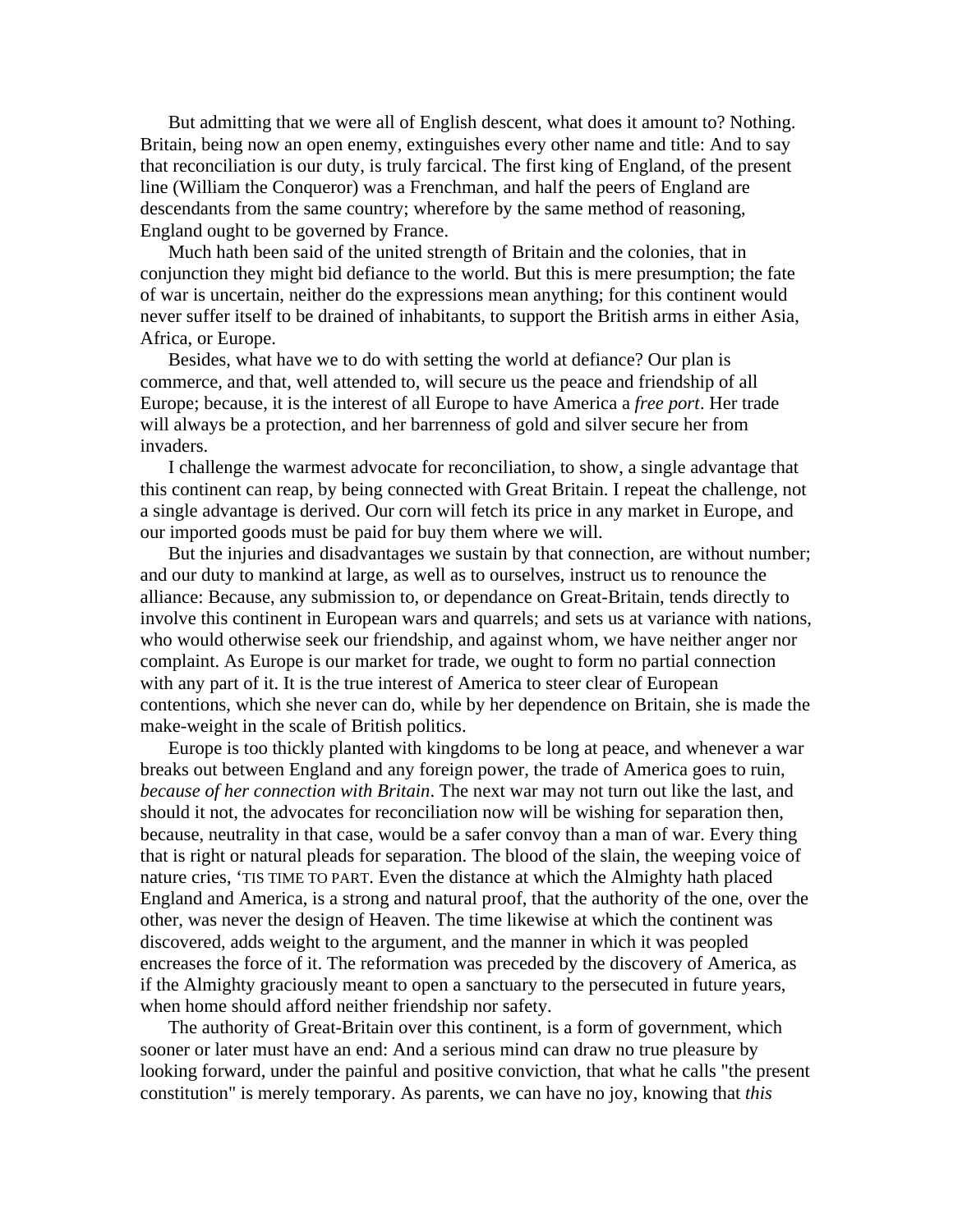*government* is not sufficiently lasting to ensure any thing which we may bequeath to posterity: And by a plain method of argument, as we are running the next generation into debt, we ought to do the work of it, otherwise we use them meanly and pitifully. In order to discover the line of our duty rightly, we should take our children in our hand, and fix our station a few years farther into life; that eminence will present a prospect, which a few present fears and prejudices conceal from our sight.

Though I would carefully avoid giving unnecessary offence, yet I am inclined to believe, that all those who espouse the doctrine of reconciliation, may be included within the following descriptions. Interested men, who are not to be trusted; weak men, who *cannot* see; prejudiced men, who *will not* see; and a certain set of moderate men, who think better of the European world than it deserves; and this last class, by an ill-judged deliberation, will be the cause of more calamities to this continent, than all the other three.

It is the good fortune of many to live distant from the scene of sorrow; the evil is not sufficiently brought to *their* doors to make *them* feel the precariousness with which all American property is possessed. But let our imaginations transport us for a few moments to Boston, that seat of wretchedness will teach us wisdom, and instruct us for ever to renounce a power in whom we can have no trust. The inhabitants of that unfortunate city, who but a few months ago were in ease and affluence, have now, no other alternative than to stay and starve, or turn out to beg. Endangered by the fire of their friends if they continue within the city, and plundered by the soldiery if they leave it. In their present condition they are prisoners without the hope of redemption, and in a general attack for their relief, they would be exposed to the fury of both armies.

Men of passive tempers look somewhat lightly over the offenses of Britain, and, still hoping for the best, are apt to call out, *"Come, come, we shall be friends again, for all this."* But examine the passions and feelings of mankind. Bring the doctrine of reconciliation to the touchstone of nature, and then tell me, whether you can hereafter love, honor, and faithfully serve the power that hath carried fire and sword into your land? If you cannot do all these, then are you only deceiving yourselves, and by your delay bringing ruin upon posterity. Your future connection with Britain, whom you can neither love nor honor, will be forced and unnatural, and being formed only on the plan of present convenience, will in a little time fall into a relapse more wretched than the first. But if you say, you can still pass the violations over, then I ask, Hath your house been burnt? Hath you property been destroyed before your face? Are your wife and children destitute of a bed to lie on, or bread to live on? Have you lost a parent or a child by their hands, and yourself the ruined and wretched survivor? If you have not, then are you not a judge of those who have. But if you have, and can still shake hands with the murderers, then are you unworthy the name of husband, father, friend, or lover, and whatever may be your rank or title in life, you have the heart of a coward, and the spirit of a sycophant.

This is not inflaming or exaggerating matters, but trying them by those feelings and affections which nature justifies, and without which, we should be incapable of discharging the social duties of life, or enjoying the felicities of it. I mean not to exhibit horror for the purpose of provoking revenge, but to awaken us from fatal and unmanly slumbers, that we may pursue determinately some fixed object. It is not in the power of Britain or of Europe to conquer America, if she do not conquer herself by *delay* and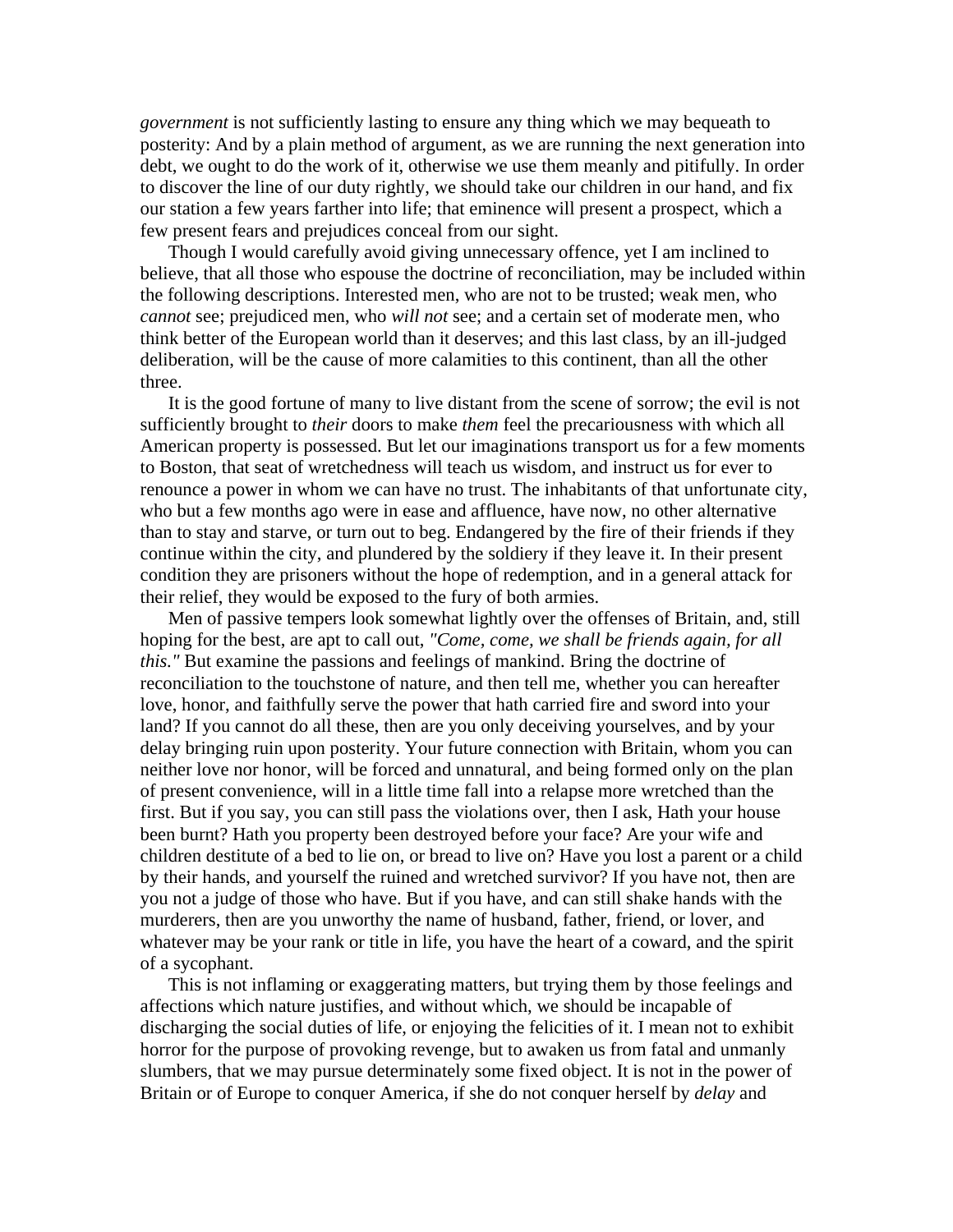*timidity*. The present winter is worth an age if rightly employed, but if lost or neglected, the whole continent will partake of the misfortune; and there is no punishment which that man will not deserve, be he who, or what, or where he will, that may be the means of sacrificing a season so precious and useful.

It is repugnant to reason, to the universal order of things to all examples from the former ages, to suppose, that this continent can longer remain subject to any external power. The most sanguine in Britain does not think so. The utmost stretch of human wisdom cannot, at this time, compass a plan short of separation, which can promise the continent even a year's security. Reconciliation is *now* a fallacious dream. Nature hath deserted the connexion, and Art cannot supply her place. For, as Milton wisely expresses, "never can true reconcilement grow where wounds of deadly hate have pierced so deep."

Every quiet method for peace hath been ineffectual. Our prayers have been rejected with disdain; and only tended to convince us, that nothing flatters vanity, or confirms obstinacy in kings more than repeated petitioning -- and nothing hath contributed more than that very measure to make the Kings of Europe absolute: Witness Denmark and Sweden. Wherefore, since nothing but blows will do, for God's sake, let us come to a final separation, and not leave the next generation to be cutting throats, under the violated unmeaning names of parent and child.

To say, they will never attempt it again is idle and visionary, we thought so at the repeal of the stamp act, yet a year or two undeceived us; as well may we suppose that nations, which have been once defeated, will never renew the quarrel.

As to government matters, it is not in the power of Britain to do this continent justice: The business of it will soon be too weighty, and intricate, to be managed with any tolerable degree of convenience, by a power, so distant from us, and so very ignorant of us; for if they cannot conquer us, they cannot govern us. To be always running three or four thousand miles with a tale or a petition, waiting four or five months for an answer, which when obtained requires five or six more to explain it in, will in a few years be looked upon as folly and childishness -- There was a time when it was proper, and there is a proper time for it to cease.

Small islands not capable of protecting themselves, are the proper objects for kingdoms to take under their care; but there is something very absurd, in supposing a continent to be perpetually governed by an island. In no instance hath nature made the satellite larger than its primary planet, and as England and America, with respect to each other, reverses the common order of nature, it is evident they belong to different systems: England to Europe, America to itself.

I am not induced by motives of pride, party, or resentment to espouse the doctrine of separation and independence; I am clearly, positively, and conscientiously persuaded that it is the true interest of this continent to be so; that every thing short of *that* is mere patchwork, that it can afford no lasting felicity, -- that it is leaving the sword to our children, and shrinking back at a time, when, a little more, a little farther, would have rendered this continent the glory of the earth.

As Britain hath not manifested the least inclination towards a compromise, we may be assured that no terms can be obtained worthy the acceptance of the continent, or any ways equal to the expense of blood and treasure we have been already put to.

The object, contended for, ought always to bear some just proportion to the expence. The removal of North, or the whole detestable junto, is a matter unworthy the millions we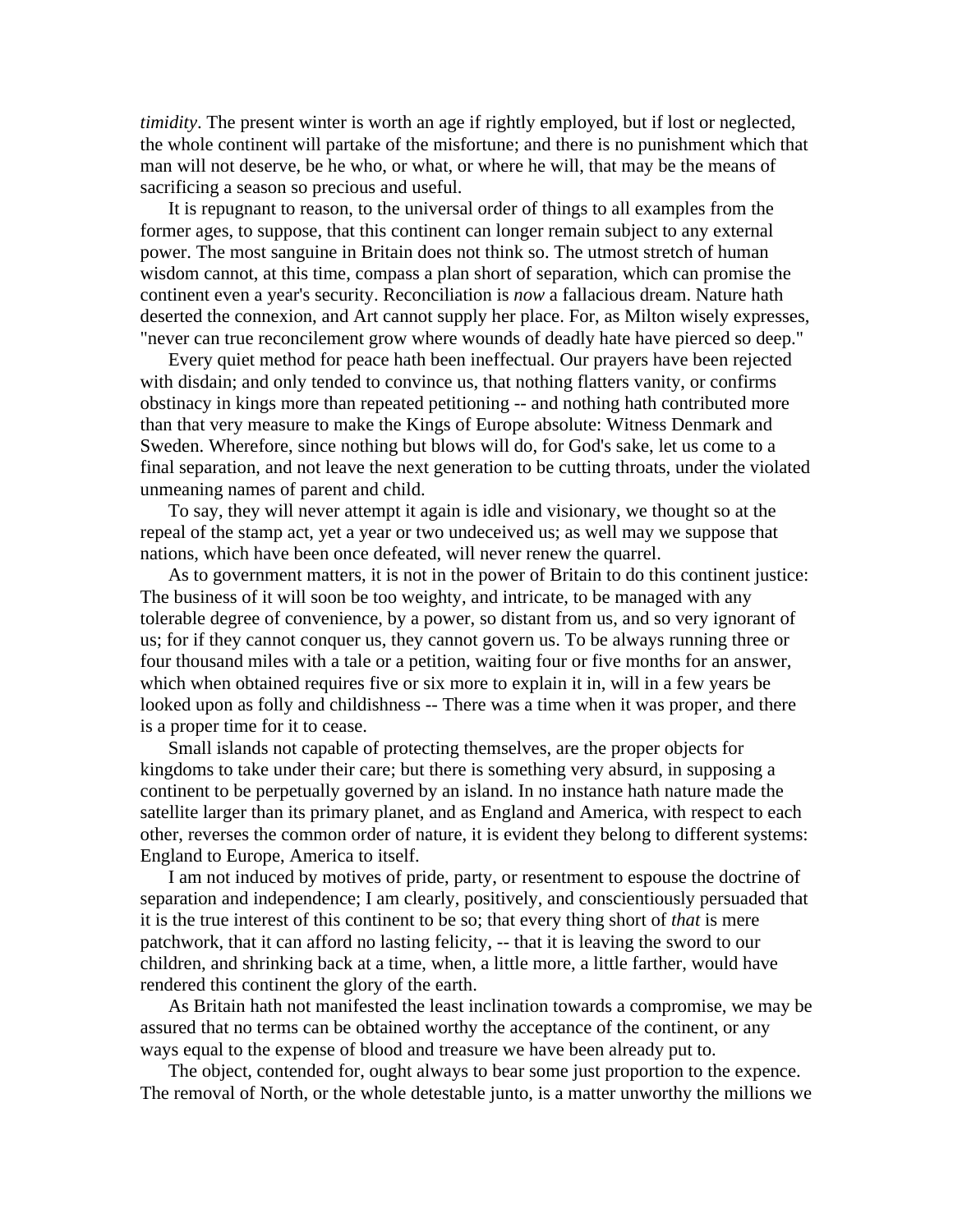have expended. A temporary stoppage of trade, was an inconvenience, which would have sufficiently ballanced the repeal of all the acts complained of, had such repeals been obtained; but if the whole continent must take up arms, if every man must be a soldier, it is scarcely worth our while to fight against a contemptible ministry only. Dearly, dearly, do we pay for the repeal of the acts, if that is all we fight for; for in a just estimation, it is as great a folly to pay a Bunker-hill price for law, as for land. As I have always considered the independency of this continent, as an event, which sooner or later must arrive, so from the late rapid progress of the continent to maturity, the event could not be far off. Wherefore, on the breaking out of hostilities, it was not worth the while to have disputed a matter, which time would have finally redressed, unless we meant to be in earnest; otherwise, it is like wasting an estate of a suit at law, to regulate the trespasses of a tenant, whose lease is just expiring. No man was a warmer wisher for reconciliation than myself, before the fatal nineteenth of April, 1775 (Massacre at Lexington), but the moment the event of that day was made known, I rejected the hardened, sullen tempered Pharaoh of England for ever; and disdain the wretch, that with the pretended title of FATHER OF HIS PEOPLE can unfeelingly hear of their slaughter, and composedly sleep with their blood upon his soul.

But admitting that matters were now made up, what would be the event? I answer, the ruin of the continent. And that for several reasons.

*First*. The powers of governing still remaining in the hands of the king, he will have a negative over the whole legislation of this continent. And as he hath shown himself such an inveterate enemy to liberty, and discovered such a thirst for arbitrary power; is he, or is he not, a proper man to say to these colonies, "*You shall make no laws but what I please.*" And is there any inhabitant in America so ignorant, as not to know, that according to what is called the *present constitution*, that this continent can make no laws but what the king gives leave to; and is there any man so unwise, as not to see, that (considering what has happened) he will suffer no law to be made here, but such as suit *his* purpose. We may be as effectually enslaved by the want of laws in America, as by submitting to laws made for us in England. After matters are made up (as it is called) can there be any doubt, but the whole power of the crown will be exerted, to keep this continent as low and humble as possible? Instead of going forward we shall go backward, or be perpetually quarrelling or ridiculously petitioning. -- We are already greater than the king wishes us to be, and will he not hereafter endeavor to make us less? To bring the matter to one point. Is the power who is jealous of our prosperity, a proper power to govern us? Whoever says *No* to this question is an *independent*, for independency means no more, than, whether we shall make our own laws, or whether the king, the greatest enemy this continent hath, or can have, shall tell us, "*there shall be now laws but such as I like*."

But the king you will say has a negative in England; the people there can make no laws without his consent. In point of right and good order, there is something very ridiculous, that a youth of twenty-one (which hath often happened) shall say to several millions of people, older and wiser than himself, I forbid this or that act of yours to be law. But in this place I decline this sort of reply, though I will never cease to expose the absurdity of it, and only answer, that England being the King's residence, and America not so, makes quite another case. The king's negative *here* is ten times more dangerous and fatal than it can be in England, for *there* he will scarcely refuse his consent to a bill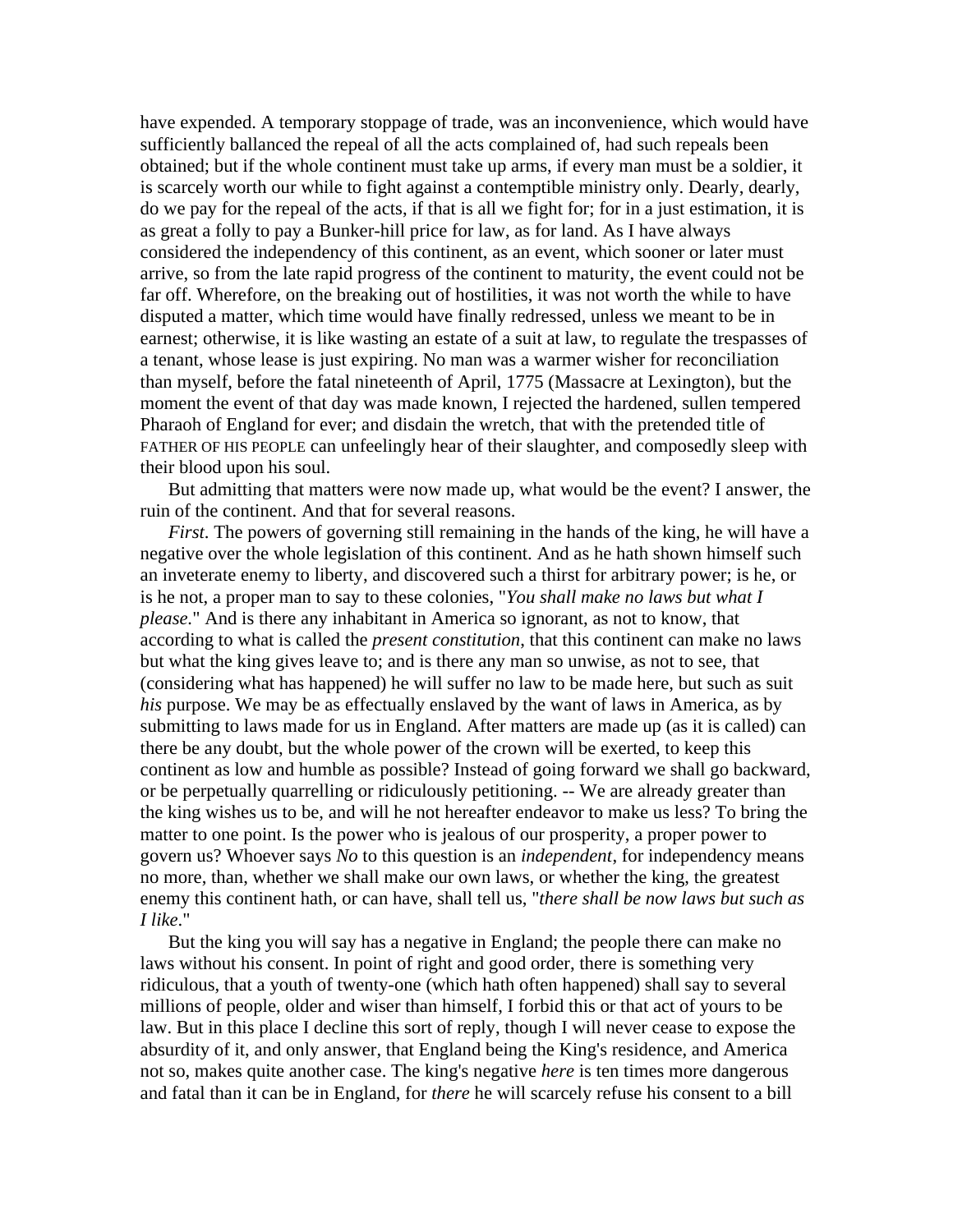for putting England into as strong a state of defence as possible, and in America he would never suffer such a bill to be passed.

America is only a secondary object in the system of British politics, England consults the good of *this* country, no farther than it answers her *own* purpose. Wherefore, her own interest leads her to suppress the growth of *ours* in every case which doth not promote her advantage, or in the least interfere with it. A pretty state we should soon be in under such a second-hand government, considering what has happened! Men do not change from enemies to friends by the alteration of a name: And in order to show that reconciliation *now* is a dangerous doctrine, I affirm, *that it would be policy in the king at this time, to repeal the acts for the sake of reinstating himself in the government of the provinces*; in order, that HE MAY ACCOMPLISH BY CRAFT AND SUBTILTY, IN THE LONG RUN, WHAT HE CANNOT DO BY FORCE AND VIOLENCE IN THE SHORT ONE. Reconciliation and ruin are nearly related.

*Secondly*. That as even the best terms, which we can expect to obtain, can amount to no more than a temporary expedient, or a kind of government by guardianship, which can last no longer than till the colonies come of age, so the general face and state of things, in the interim, will be unsettled and unpromising. Emigrants of property will not choose to come to a country whose form of government hangs but by a thread, and who is every day tottering on the brink of commotion and disturbance; and numbers of the present inhabitant would lay hold of the interval, to dispose of their effects, and quit the continent.

But the most powerful of all arguments, is, that nothing but independence, i.e. a continental form of government, can keep the peace of the continent and preserve it inviolate from civil wars. I dread the event of a reconciliation with Britain now, as it is more than probable, that it will be followed by a revolt somewhere or other, the consequences of which may be far more fatal than all the malice of Britain.

Thousands are already ruined by British barbarity; (thousands more will probably suffer the same fate.) Those men have other feelings than us who have nothing suffered. All they *now* possess is liberty, what they before enjoyed is sacrificed to its service, and having nothing more to lose, they disdain submission. Besides, the general temper of the colonies, towards a British government, will be like that of a youth, who is nearly out of his time; they will care very little about her. And a government which cannot preserve the peace, is no government at all, and in that case we pay our money for nothing; and pray what is it that Britain can do, whose power will be wholly on paper, should a civil tumult break out the very day after reconciliation? I have heard some men say, many of whom I believe spoke without thinking, that they dreaded independence, fearing that it would produce civil wars. It is but seldom that our first thoughts are truly correct, and that is the case here; for there are ten times more to dread from a patched up connexion than from independence. I make the sufferers case my own, and I protest, that were I driven from house and home, my property destroyed, and my circumstances ruined, that as man, sensible of injuries, I could never relish the doctrine of reconciliation, or consider myself bound thereby.

The colonies have manifested such a spirit of good order and obedience to continental government, as is sufficient to make every reasonable person easy and happy on that head. No man can assign the least pretence for his fears, on any other grounds, than such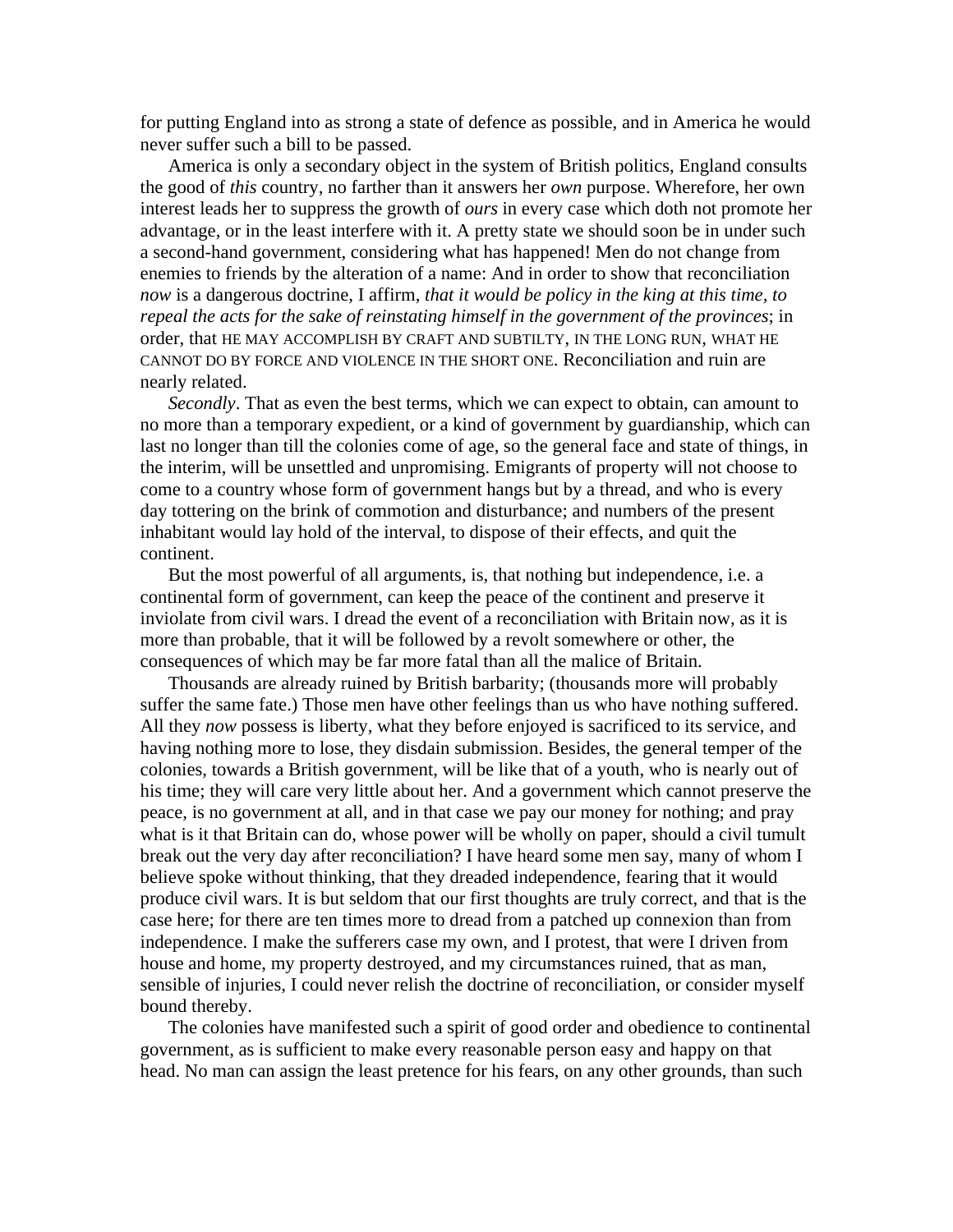as are truly childish and ridiculous, viz. that one colony will be striving for superiority over another.

Where there are no distinctions there can be no superiority, perfect equality affords no temptation. The republics of Europe are all (and we may say always) in peace. Holland and Switzerland are without wars, foreign or domestic: Monarchical governments, it is true, are never long at rest; the crown itself is a temptation to enterprising ruffians at *home*; and that degree of pride and insolence ever attendant on regal authority, swells into a rupture with foreign powers, in instances, where a republican government, by being formed on more natural principles, would negotiate the mistake.

If there is any true cause of fear respecting independence, it is because no plan is yet laid down. Men do not see their way out -- Wherefore, as an opening into that business, I offer the following hints; at the same time modestly affirming, that I have no other opinion of them myself, than that they may be the means of giving rise to something better. Could the struggling thoughts of individuals be collected, they would frequently form materials for wise and able men to improve into useful matter.

Let the assemblies be annual, with a President only. The representation more equal. Their business wholly domestic, and subject to the authority of a Continental Congress.

Let each colony be divided into six, eight, or ten, convenient districts, each district to send a proper number of delegates to Congress, so that each colony send at least thirty. The whole number in Congress will be at least 390. Each Congress to sit and to choose a president by the following method. When the delegates are met, let a colony be taken from the whole thirteen colonies by lot, after which, let the whole Congress choose (by ballot) a president from out of the delegates of *that* province. In the next Congress, let a colony be taken by lot from twelve only, omitting that colony from which the president was taken in the former Congress, and so proceeding on till the whole thirteen shall have had their proper rotation. And in order that nothing may pass into a law but what is satisfactorily just, not less than three fifths of the Congress to be called a majority. -- He, that will promote discord, under a government so equally formed as this, would join Lucifer in his revolt.

But as there is a peculiar delicacy, from whom, or in what manner, this business must first arise, and as it seems most agreeable and consistent that it should come from some intermediate body between the governed and the governors, that is, between the Congress and the people, let a CONTINENTAL CONFERENCE be held, in the following manner, and for the following purpose.

A committee of twenty-six members of Congress, viz. two for each colony. Two members from each House of Assembly, or Provincial Convention; and five representatives of the people at large, to be chosen in the capital city or town of each province, for, and in behalf of the whole province, by as many qualified voters as shall think proper to attend from all parts of the province for that purpose; or, if more convenient, the representatives may be chosen in two or three of the most populous parts thereof. In this conference, thus assembled, will be united, the two grand principles of business, *knowledge* and *power*. The members of Congress, Assemblies, or Conventions, by having had experience in national concerns, will be able and useful counsellors, and the whole, being empowered by the people, will have a truly legal authority.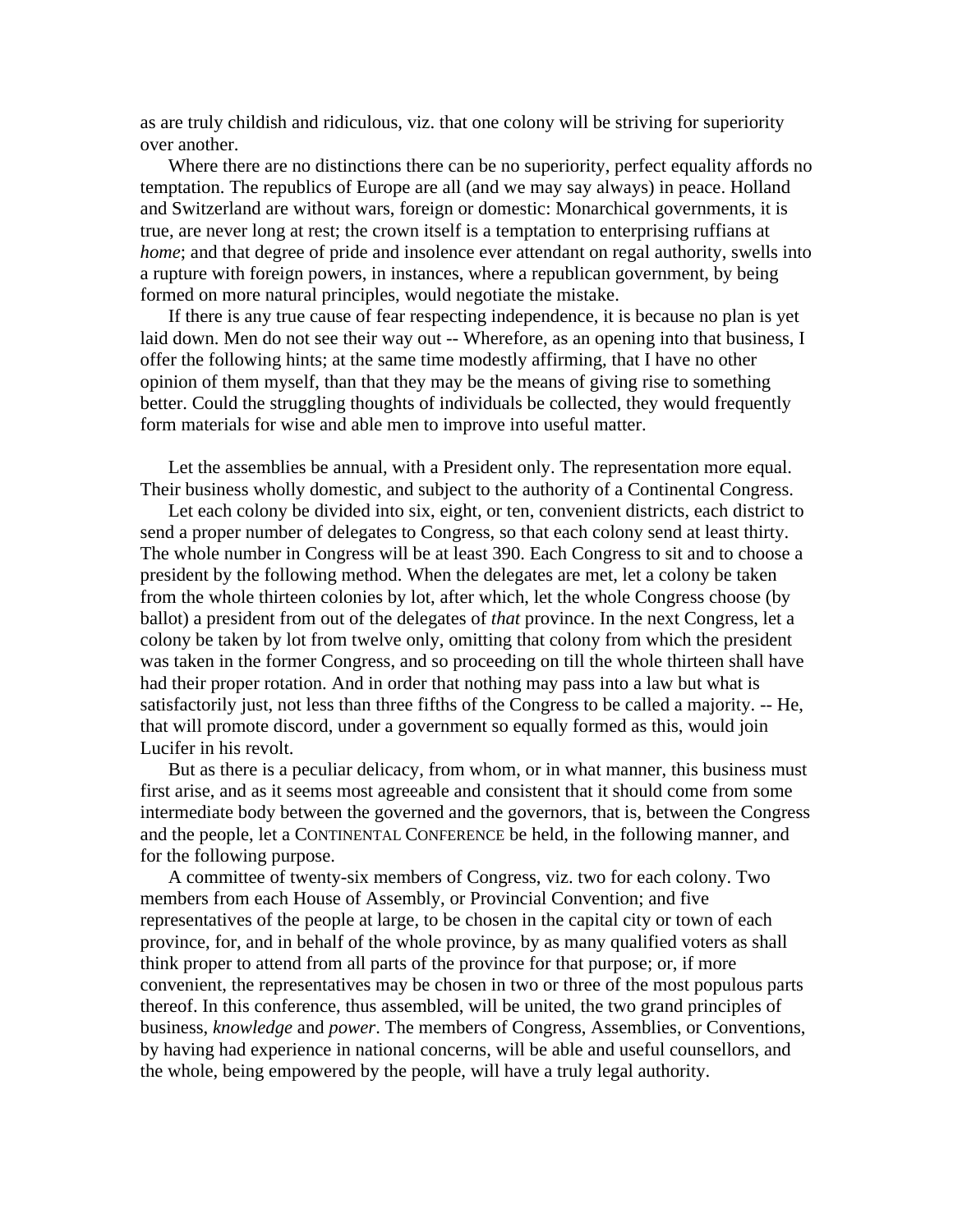The conferring members being met, let their business be to frame a CONTINENTAL CHARTER, or Charter of the United Colonies; (answering to what is called the Magna Charta of England) fixing the number and manner of choosing members of Congress, members of Assembly, with their date of sitting, and drawing the line of business and jurisdiction between them: (Always remembering, that our strength is continental, not provincial:) Securing freedom and property to all men, and above all things, the free exercise of religion, according to the dictates of conscience; with such other matter as is necessary for a charter to contain. Immediately after which, the said Conference to dissolve, and the bodies which shall be chosen conformable to the said charter, to be the legislators and governors of this continent for the time being: Whose peace and happiness, may God preserve, Amen.

Should any body of men be hereafter delegated for this or some similar purpose, I offer them the following extracts from that wise observer on governments *Dragonetti*. "The science" says he, "of the politician consists in fixing the true point of happiness and freedom. Those men would deserve the gratitude of ages, who should discover a mode of government that contained the greatest sum of individual happiness, with the least national expense.

### *Dragonetti on Virtue and Rewards*."

But where says some is the King of America? I'll tell you Friend, he reigns above, and doth not make havoc of mankind like the Royal Brute of Britain. Yet that we may not appear to be defective even in earthly honors, let a day be solemnly set apart for proclaiming the charter; let it be brought forth placed on the divine law, the word of God; let a crown be placed thereon, by which the world may know, that so far as we approve of monarchy, that in America THE LAW IS KING. For as in absolute governments the king is law, so in free countries the law *ought* to be King; and there ought to be no other. But lest any ill use should afterwards arise, let the crown at the conclusion of the ceremony be demolished, and scattered among the people whose right it is.

A government of our own is our natural right: And when a man seriously reflects on the precariousness of human affairs, he will become convinced, that it is infinitely wiser and safer, to form a constitution of our own in a cool deliberate manner, while we have it in our power, than to trust such an interesting event to time and chance. If we omit it now, some Massanello\* may hereafter arise, who laying hold of popular disquietudes, may collect together the desperate and the discontented, and by assuming to themselves the powers of government, may sweep away the liberties of the continent like a deluge. Should the government of America return again into the hands of Britain, the tottering situation of things, will be a temptation for some desperate adventurer to try his fortune; and in such a case, what a relief can Britain give? Ere she could hear the news, the fatal business might be done; and ourselves suffering like the wretched Britons under the oppression of the Conqueror. Ye that oppose independence now, ye know not what ye do; ye are opening a door to eternal tyranny, by keeping vacant the seat of government. There are thousands, and tens of thousands, who would think it glorious to expel from the continent, that barbarous and hellish power, which hath stirred up the Indians and Negroes to destroy us, the cruelty hath a double guilt, it is dealing brutally by us, and treacherously by them.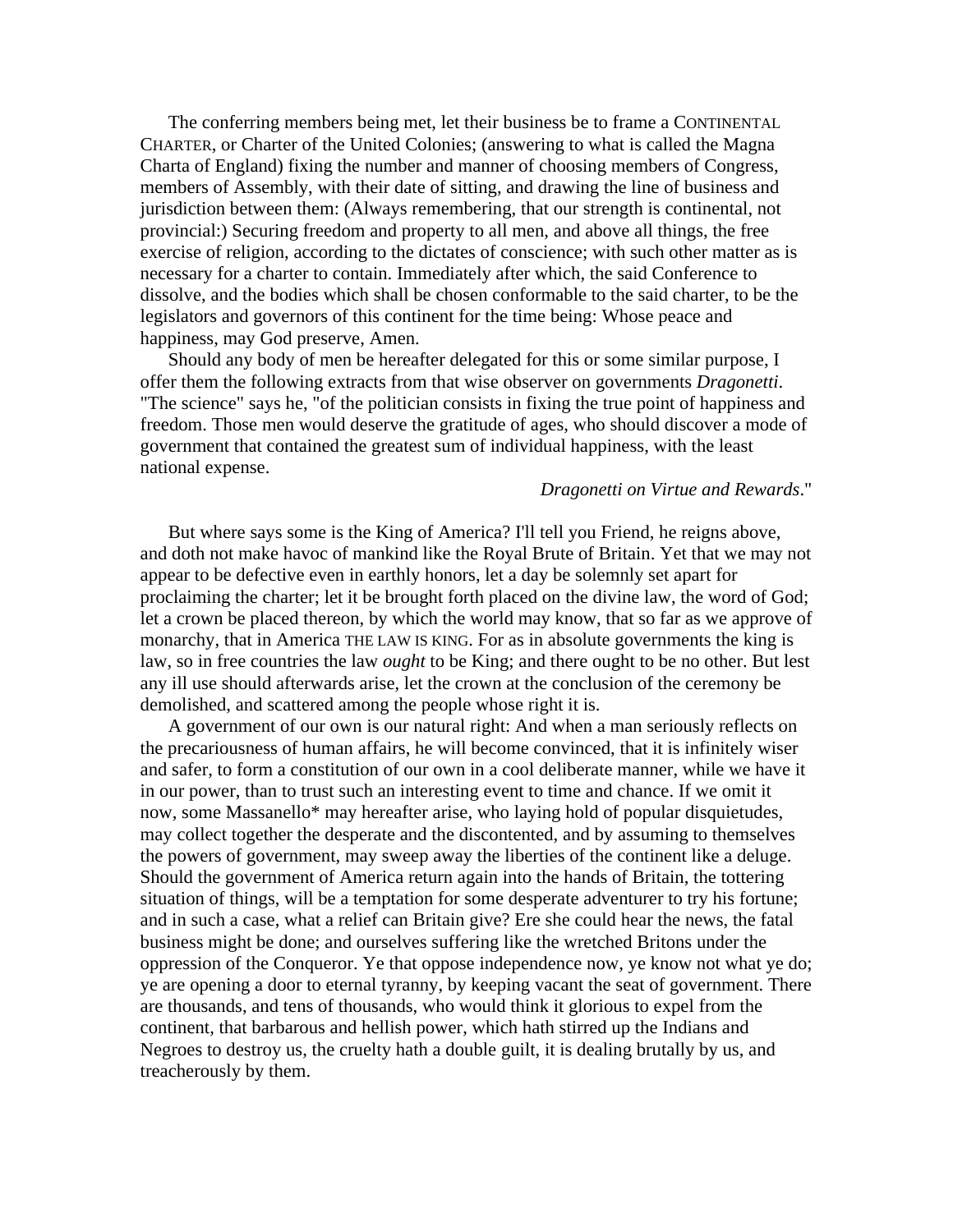(\*Thomas Anello, otherwise Massanello, a fisherman of Naples, who after spiriting up his countrymen in the public market place, against the oppression of the Spaniards, to whom the place was then subject, prompted them to revolt, and in the space of a day become king.)

To talk of friendship with those in whom our reason forbids us to have faith, and our affections wounded through a thousand pores instruct us to detest, is madness and folly. Every day wears out the little remains of kindred between us and them, and can there be any reason to hope, that as the relationship expires, the affection will increase, or that we shall agree better, when we have ten times more and greater concerns to quarrel over than ever?

Ye that tell us of harmony and reconciliation, can ye restore to us the time that is past? Can ye give to prostitution its former innocence? Neither can ye reconcile Britain and America. The last cord now is broken, the people of England are presenting addresses against us. There are injuries which nature cannot forgive; she should cease to be nature if she did. As well can the lover forgive the ravisher of his mistress, as the continent forgive the murders of Britain. The Almighty hath implanted in us these unextinguishable feelings for good and wise purposes. They are the guardians of his image in our hearts. They distinguish us from the herd of common animals. The social compact would dissolve, and justice be extirpated from the earth, or have only a casual existence were we callous to the touches of affection. The robber and the murderer, would often escape unpunished, did not the injuries which our tempers sustain, provoke us into justice.

O ye that love mankind! Ye that dare oppose, not only the tyranny, but the tyrant, stand forth! Every spot of the old world is overrun with oppression. Freedom hath been hunted round the globe. Asia, and Africa, have long expelled her. -- Europe regards her like a stranger, and England hath given her warning to depart. O! receive the fugitive, and prepare in time an asylum for mankind.

## OF THE PRESENT ABILITY OF AMERICA, WITH SOME MISCELLANEOUS REFLECTIONS

I have never met with a man, either in England or America, who hath not confessed his opinion, that a separation between the countries, would take place one time or other: And there is no instance, in which we have shown less judgment, than in endeavoring to describe, what we call the ripeness or fitness of the Continent for independence.

As all men allow the measure, and vary only in their opinion of the time, let us, in order to remove mistakes, take a general survey of things, and endeavor, if possible, to find out the *very* time. But we need not go far, the inquiry ceases at once, for, the *time hath found us*. The general concurrence, the glorious union of all things prove the fact.

It is not in numbers, but in unity, that our great strength lies; yet our present numbers are sufficient to repel the force of all the world. The Continent hath, at this time, the largest body of armed and disciplined men of any power under Heaven; and is just arrived at that pitch of strength, in which, no single colony is able to support itself, and the whole, when united, can accomplish the fact, and either more, or, less than this, might be fatal in its effects. Our land force is already sufficient, and as to naval affairs, we cannot be insensible, that Britain would never suffer an American man of war to be built,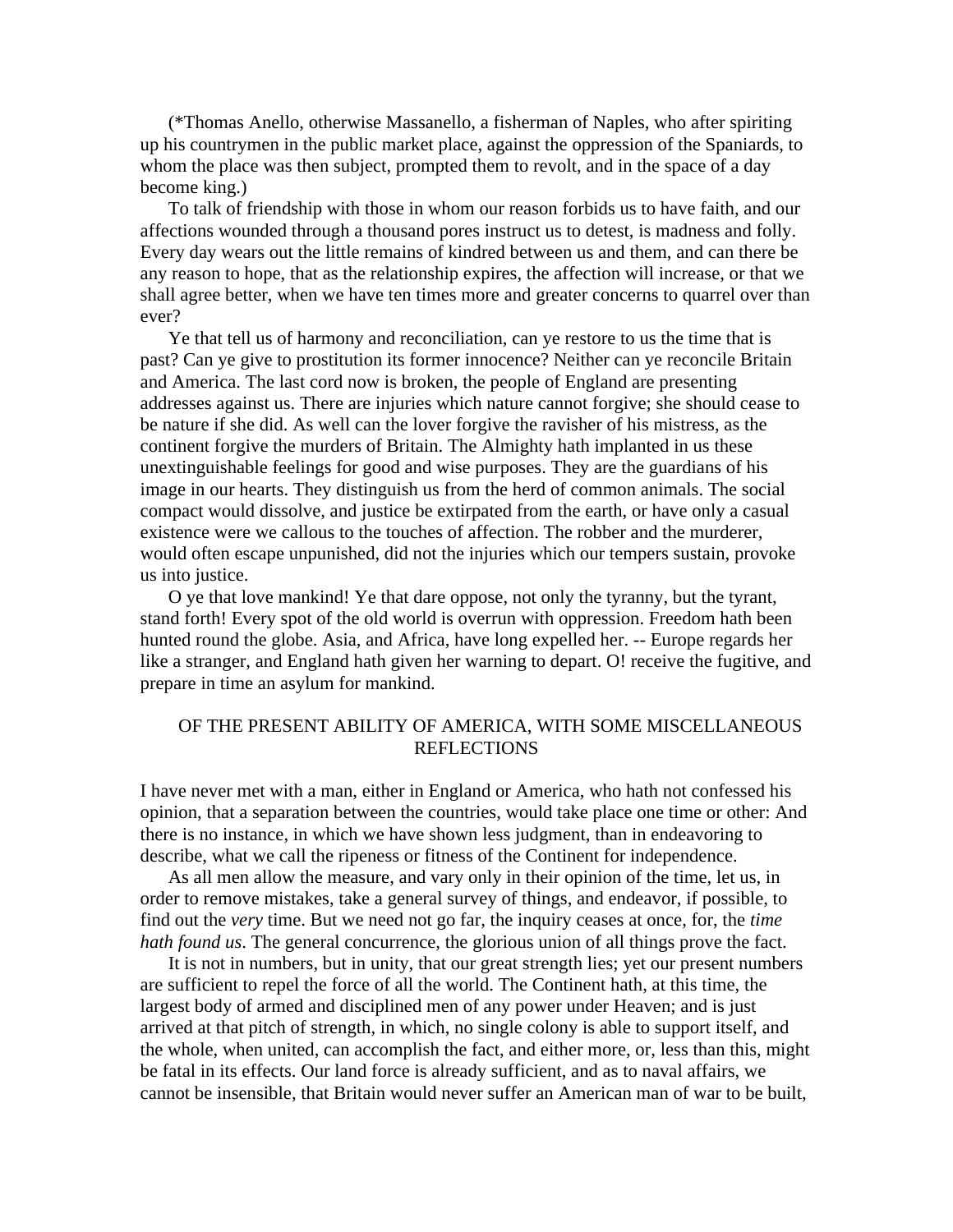while the continent remained in her hands. Wherefore, we should be no forwarder an hundred years hence in that branch, than we are now; but the truth is, we should be less so, because the timber of this country is every day diminishing, and that, which will remain at last, will be far off and difficult to procure.

Were the continent crowded with inhabitants, her sufferings under the present circumstances would be intolerable. The more sea port towns we had, the more should we have both to defend and to lose. Our present numbers are so happily proportioned to our wants, that no man need be idle. The diminution of trade affords an army, and the necessities of an army create a new trade.

Debts we have none; and whatever we may contract on this account will serve as a glorious memento of our virtue. Can we but leave posterity with a settled form of government, an independent constitution of its own, the purchase at any price will be cheap. But to expend millions for the sake of getting a few vial acts repealed, and routing the present ministry only, is unworthy the charge, and is using posterity with the utmost cruelty; because it is leaving them the great work to do, and a debt upon their backs, from which, they derive no advantage. Such a thought is unworthy a man of honor, and is the true characteristic of a narrow heart and a peddling politician.

The debt we may contract doth not deserve our regard if the work be but accomplished. No nation ought to be without a debt. A national debt is a national bond; and when it bears no interest, is in no case a grievance. Britain is oppressed with a debt of upwards of one hundred and forty millions sterling, for which she pays upwards of four millions interest. And as a compensation for her debt, she has a large navy; America is without a debt, and without a navy; yet for the twentieth part of the English national debt, could have a navy as large again. The navy of England is not worth, at this time, more than three millions and an half sterling.

The first and second editions of this pamphlet were published without the following calculations, which are now given as a proof that the above estimation of the navy is a just one. See *Entic's naval history, intro.* page 56.

The charge of building a ship of each rate, and furnishing her with masts, yards, sails and rigging, together with a proportion of eight months boatswain's and carpenter's seastores, as calculated by Mr. Burchett, Secretary to the navy.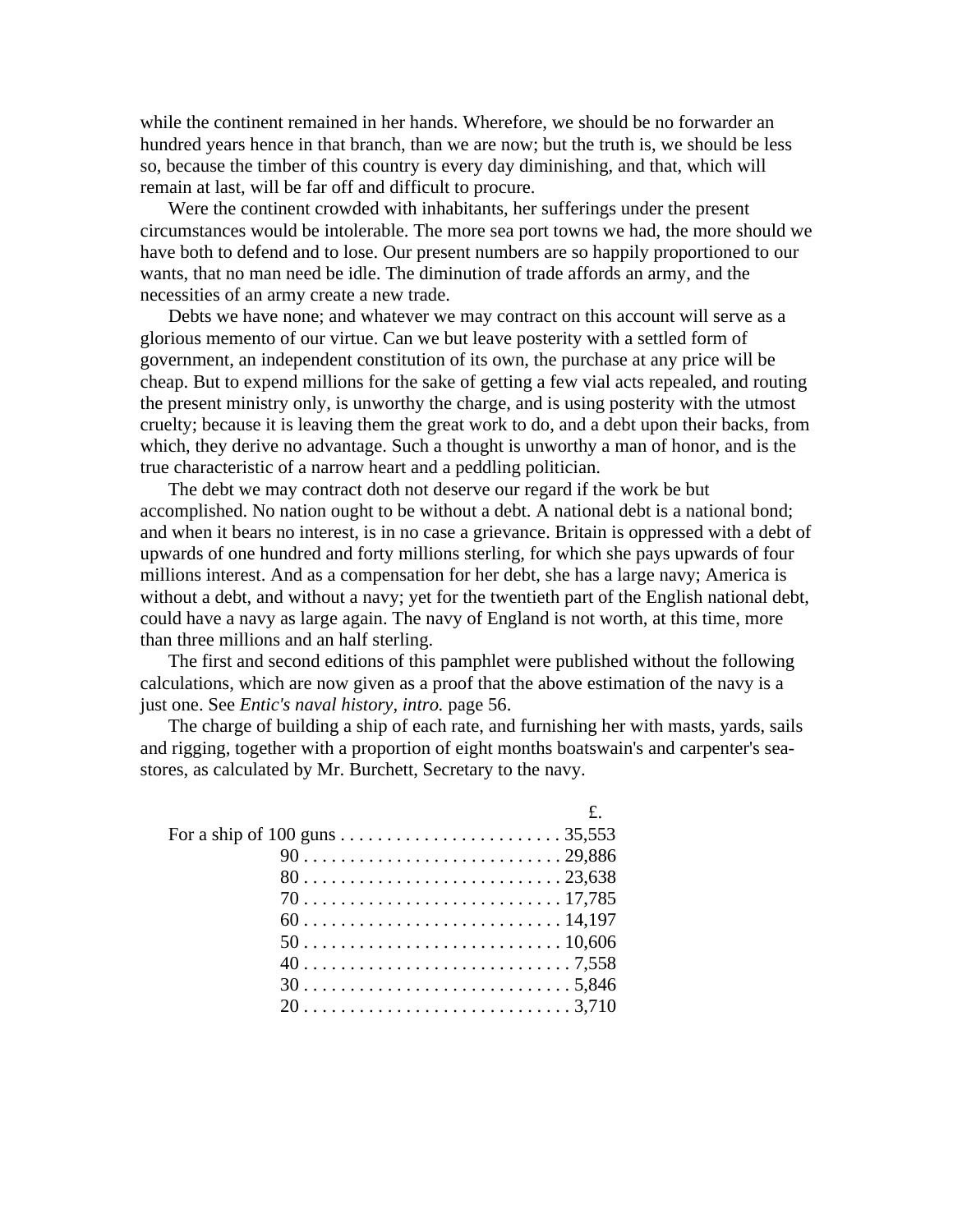And from hence it is easy to sum up the value, or cost rather, of the whole British navy, which in the year 1757, when it was at its greatest glory consisted of the following ships and guns.

| <b>Ships</b> |                    | Guns Cost of one. Cost of all.                                                                             |           |
|--------------|--------------------|------------------------------------------------------------------------------------------------------------|-----------|
|              |                    | $6 \ldots \ldots \ldots 100 \ldots \ldots \ldots 35,5331 \ldots \ldots \ldots 213,3181$                    |           |
|              |                    | $12 \ldots \ldots \ldots 90 \ldots \ldots \ldots 29,886 \ldots \ldots \ldots 358,632$                      |           |
|              |                    | $12 \ldots \ldots \ldots \ldots 80 \ldots \ldots \ldots \ldots 23,638 \ldots \ldots \ldots \ldots 283,656$ |           |
|              |                    | $43 \ldots \ldots \ldots \ldots 70 \ldots \ldots \ldots 17,785 \ldots \ldots \ldots \ldots 746,755$        |           |
|              |                    |                                                                                                            |           |
|              |                    |                                                                                                            |           |
|              |                    |                                                                                                            |           |
|              |                    |                                                                                                            |           |
|              | 85 Sloops, bombs,  |                                                                                                            |           |
|              | and fireships, one |                                                                                                            |           |
|              | with another, at   |                                                                                                            |           |
|              |                    | Cost                                                                                                       | 3,266,786 |
|              |                    |                                                                                                            |           |
|              |                    |                                                                                                            | 3,500,000 |
|              |                    |                                                                                                            |           |

No country on the globe is so happily situated, so internally capable of raising a fleet as America. Tar, timber, iron, and cordage are her natural produce. We need go abroad for nothing. Whereas the Dutch, who make large profits by hiring out their ships of war to the Spaniards and Portuguese, are obliged to import most of the materials they use. We ought to view the building a fleet as an article of commerce, it being the natural manufactory of this country. It is the best money we can lay out. A navy when finished is worth more than it cost. And is that nice point in national policy, in which commerce and protection are united. Let us build; if we want them not, we can sell; and by that means replace our paper currency with ready gold and silver.

In point of manning a fleet, people in general run into great errors; it is not necessary that one-fourth part should be sailors. The Terrible privateer, Captain Death, stood the hottest engagement of any ship last war, yet had not twenty sailors on board, though her complement of men was upwards of two hundred. A few able and social sailors will soon instruct a sufficient number of active landmen in the common work of a ship. Wherefore, we never can be more capable to begin on maritime matters than now, while our timber is standing, our fisheries blocked up, and our sailors and shipwrights out of employ. Men of war, of seventy and eighty guns were built forty years ago in New-England, and why not the same now? Ship-building is America's greatest pride, and in which, she will in time excel the whole world. The great empires of the east are mostly inland, and consequently excluded from the possibility of rivalling her. Africa is in a state of barbarism; and no power in Europe, hath either such an extent of coast, or such an internal supply of materials. Where nature hath given the one, she has withheld the other; to America only hath she been liberal of both. The vast empire of Russia is almost shut out from the sea; wherefore, her boundless forests, her tar, iron, and cordage are only articles of commerce.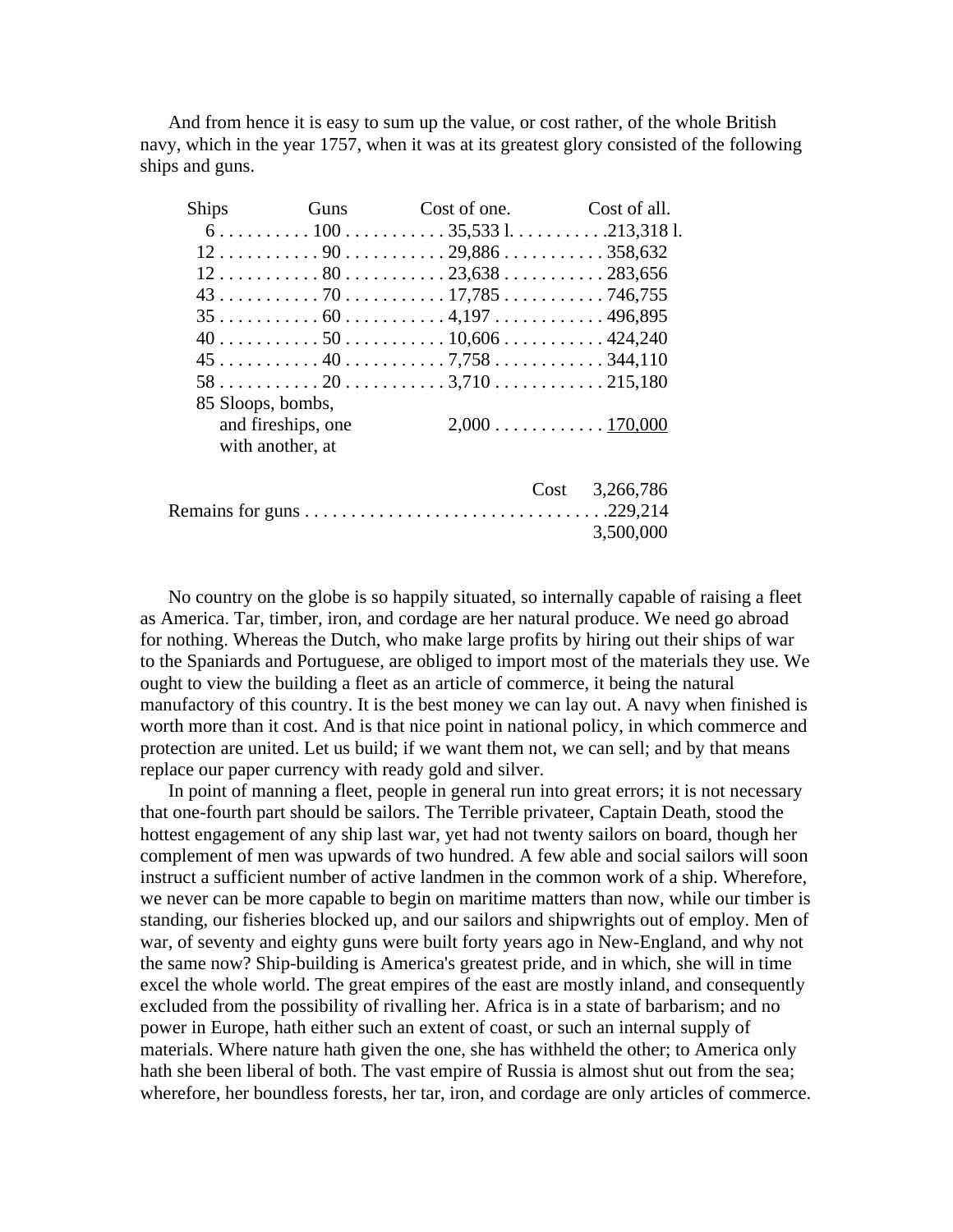In point of safety, ought we to be without a fleet? We are not the little people now, which we were sixty years ago; at that time we might have trusted our property in the streets, or fields rather; and slept securely without locks or bolts to our doors or windows. The case now is altered, and our methods of defence, ought to improve with our increase of property. A common pirate, twelve months ago, might have come up the Delaware, and laid the city of Philadelphia under instant contribution, for what sum he pleased; and the same might have happened to other places. Nay, any daring fellow, in a brig of fourteen or sixteen guns, might have robbed the whole Continent, and carried off half a million of money. These are circumstances which demand our attention, and point out the necessity of naval protection.

Some, perhaps, will say, that after we have made it up with Britain, she will protect us. Can we be so unwise as to mean, that she shall keep a navy in our harbours for that purpose? Common sense will tell us, that the power which hath endeavored to subdue us, is of all others, the most improper to defend us. Conquest may be effected under the pretence of friendship; and ourselves, after a long and brave resistance, be at last cheated into slavery. And if her ships are not to be admitted into our harbours, I would ask, how is she to protect us? A navy three or four thousand miles off can be of little use, and on sudden emergencies, none at all. Wherefore, if we must hereafter protect ourselves, why not do it for ourselves? Why do it for another?

The English list of ships of war, is long and formidable, but not a tenth part of them are at any one time fit for service, numbers of them not in being; yet their names are pompously continued in the list, if only a plank be left of the ship: and not a fifth part, of such as are fit for service, can be spared on any one station at one time. The East, and West Indies, Mediterranean, Africa, and other parts over which Britain extends her claim, make large demands upon her navy. From a mixture of prejudice and inattention, we have contracted a false notion respecting the navy of England, and have talked as if we should have the whole of it to encounter at once, and for that reason, supposed, that we must have one as large; which not being instantly practicable, have been made use of by a set of disguised Tories to discourage our beginning thereon. Nothing can be farther from truth than this; for if America had only a twentieth part of the naval force of Britain, she would be by far an over match for her; because, as we neither have, nor claim any foreign dominion, our whole force would be employed on our own coast, where we should, in the long run, have two to one the advantage of those who had three or four thousand miles to sail over, before they could attack us, and the same distance to return in order to refit and recruit. And although Britain by her fleet, hath a check over our trade to Europe, we have as large a one over her trade to the West-Indies, which, by laying in the neighborhood of the Continent, is entirely at its mercy.

Some method might be fallen on to keep up a naval force in time of peace, if we should not judge it necessary to support a constant navy. If premiums were to be given to merchants, to build and employ in their service, ships mounted with twenty, thirty, forty, or fifty guns, (the premiums to be in proportion to the loss of bulk to the merchants) fifty or sixty of those ships, with a few guard ships on constant duty, would keep up a sufficient navy, and that without burdening ourselves with the evil so loudly complained of in England, of suffering their fleet, in time of peace to lie rotting in the docks. To unite the sinews of commerce and defence is sound policy; for when our strength and our riches, play into each other's hand, we need fear no external enemy.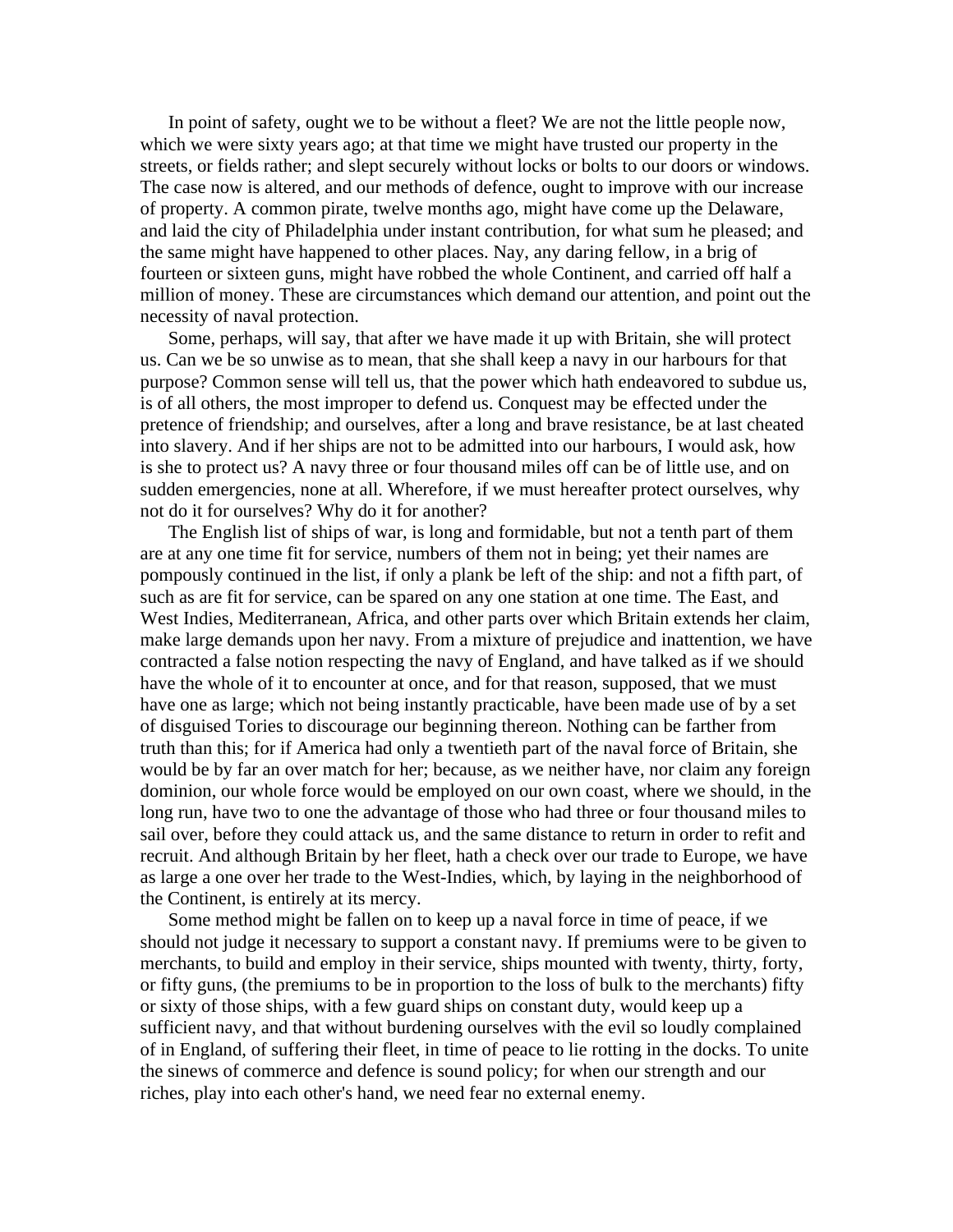In almost every article of defence we abound. Hemp flourishes even to rankness, so that we need not want cordage. Our iron is superior to that of other countries. Our small arms equal to any in the world. Cannon we can cast at pleasure. Saltpetre and gunpowder we are every day producing. Our knowledge is hourly improving. Resolution is our inherent character, and courage hath never yet forsaken us. Wherefore, what is it that we want? Why is it that we hesitate? From Britain we can expect nothing but ruin. If she is once admitted to the government of America again, this Continent will not be worth living in. Jealousies will be always arising; insurrections will be constantly happening; and who will go forth to quell them? Who will venture his life to reduce his own countrymen to a foreign obedience? The difference between Pennsylvania and Connecticut, respecting some unlocated lands, shows the insignificance of a British government, and fully proves, that nothing but Continental authority can regulate Continental matters.

Another reason why the present time is preferable to all others, is, that the fewer our numbers are, the more land there is yet unoccupied, which instead of being lavished by the king on his worthless dependents, may be hereafter applied, not only to the discharge of the present debt, but to the constant support of government. No nation under heaven hath such an advantage as this.

The infant state of the Colonies, as it is called, so far from being against, is an argument in favor of independence. We are sufficiently numerous, and were we more so, we might be less united. It is a matter worthy of observation, that the more a country is peopled, the smaller their armies are. In military numbers, the ancients far exceeded the moderns: and the reason is evident, for trade being the consequence of population, men become too much absorbed thereby to attend to anything else. Commerce diminishes the spirit, both of patriotism and military defence. And history sufficiently informs us, that the bravest achievements were always accomplished in the non-age of a nation. With the increase of commerce, England hath lost its spirit. The city of London, notwithstanding its numbers, submits to continued insults with the patience of a coward. The more men have to lose, the less willing are they to venture. The rich are in general slaves to fear, and submit to courtly power with the trembling duplicity of a Spaniel.

Youth is the seed time of good habits, as well in nations as in individuals. It might be difficult, if not impossible, to form the Continent into one government half a century hence. The vast variety of interests, occasioned by an increase of trade and population, would create confusion. Colony would be against colony. Each being able might scorn each other's assistance: and while the proud and foolish gloried in their little distinctions, the wise would lament, that the union had not been formed before. Wherefore, the *present time* is the *true time* for establishing it. The intimacy which is contracted in infancy, and the friendship which is formed in misfortune, are, of all others, the most lasting and unalterable. Our present union is marked with both these characters: we are young, and we have been distressed; but our concord hath withstood our troubles, and fixes a memorable era for posterity to glory in.

The present time, likewise, is that peculiar time, which never happens to a nation but once, *viz.* the time of forming itself into a government. Most nations have let slip the opportunity, and by that means have been compelled to receive laws from their conquerors, instead of making laws for themselves. First, they had a king, and then a form of government; whereas, the articles or charter of government, should be formed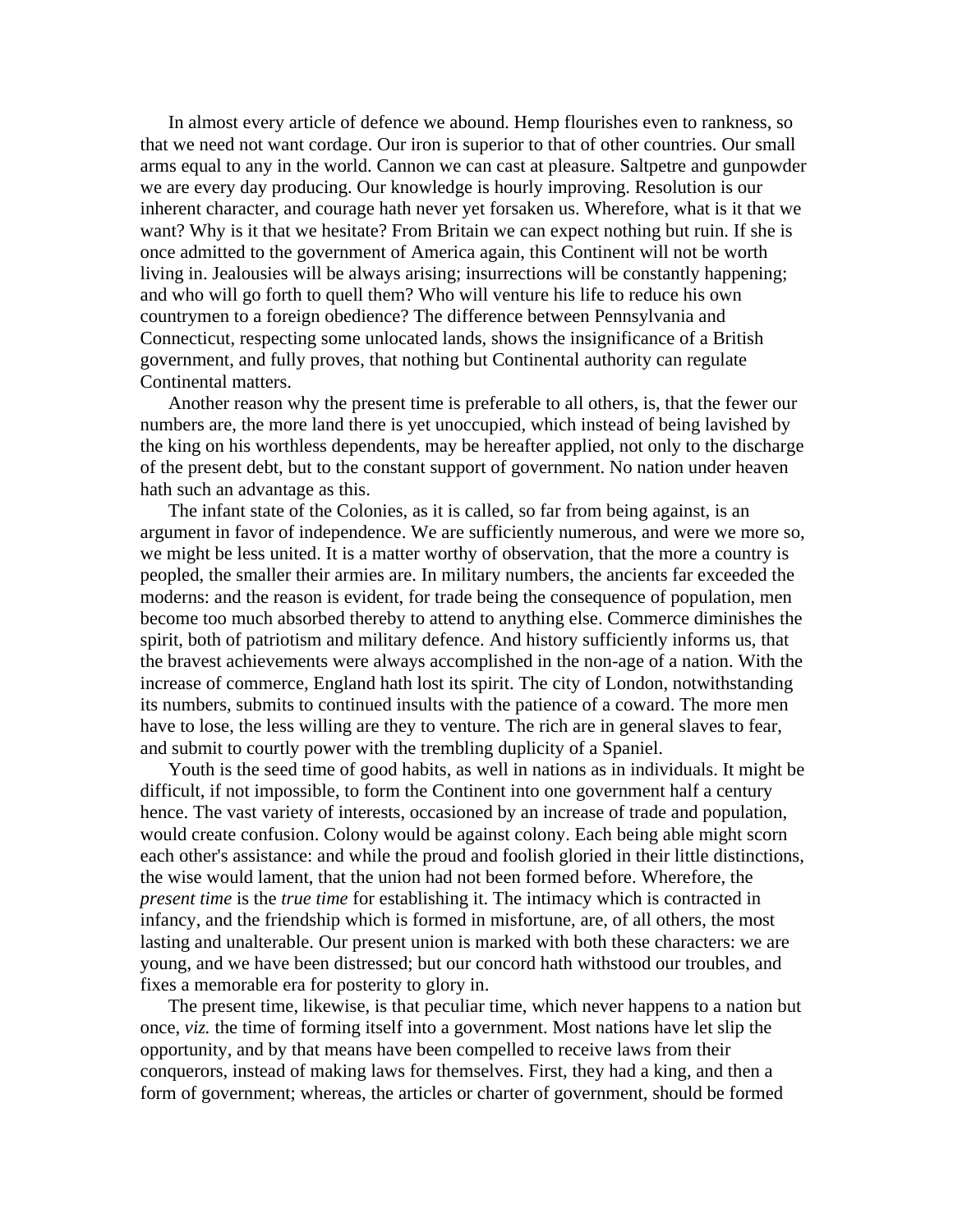first, and men delegated to execute them afterwards: but from the errors of other nations, let us learn wisdom, and lay hold of the present opportunity -- *To begin government at the right end*.

When William the Conqueror subdued England, he gave them law at the point of the sword; and until we consent, that the seat of government in America, be legally and authoritatively occupied, we shall be in danger of having it filled by some fortunate ruffian, who may treat us in the same manner, and then, where will be our freedom? where our property?

As to religion, I hold it to be the indispensable duty of all government, to protect all conscientious professors thereof, and I know of no other business which government hath to do therewith. Let a man throw aside that narrowness of soul, that selfishness of principle, which the niggards of all professions are so unwilling to part with, and he will be at once delivered of his fears on that head. Suspicion is the companion of mean souls, and the bane of all good society. For myself, I fully and conscientiously believe, that it is the will of the Almighty, that there should be diversity of religious opinions among us: It affords a larger field for our Christian kindness. Were we all of one way of thinking, our religious dispositions would want matter for probation; and on this liberal principle, I look on the various denominations among us, to be like children of the same family, differing only, in what is called, their Christian names.

[Earlier in this work], I threw out a few thoughts on the propriety of a Continental Charter, (for I only presume to offer hints, not plans) and in this place, I take the liberty of re-mentioning the subject, by observing, that a charter is to be understood as a bond of solemn obligation, which the whole enters into, to support the right of every separate part, whether of religion, personal freedom, or property. A firm bargain and a right reckoning make long friends.

In a former page I likewise mentioned the necessity of a large and equal representation; and there is no political matter which more deserves our attention. A small number of electors, or a small number of representatives, are equally dangerous. But if the number of the representatives be not only small, but unequal, the danger is increased. As an instance of this, I mention the following; when the Associators petition was before the House of Assembly of Pennsylvania; twenty-eight members only were present, all the Bucks county members, being eight, voted against it, and had seven of the Chester members done the same, this whole province had been governed by two counties only, and this danger it is always exposed to. The unwarrantable stretch likewise, which that house made in their last sitting, to gain an undue authority over the Delegates of that province, ought to warn the people at large, how they trust power out of their own hands. A set of instructions for the Delegates were put together, which in point of sense and business would have dishonored a schoolboy, and after being approved by a *few*, a *very few* without doors, were carried into the House, and there passed *in behalf of the whole colony*; whereas, did the whole colony know, with what ill-will that House hath entered on some necessary public measures, they would not hesitate a moment to think them unworthy of such a trust.

Immediate necessity makes many things convenient, which if continued would grow into oppressions. Expedience and right are different things. When the calamities of America required a consultation, there was no method so ready, or at that time so proper, as to appoint persons from the several Houses of Assembly for that purpose; and the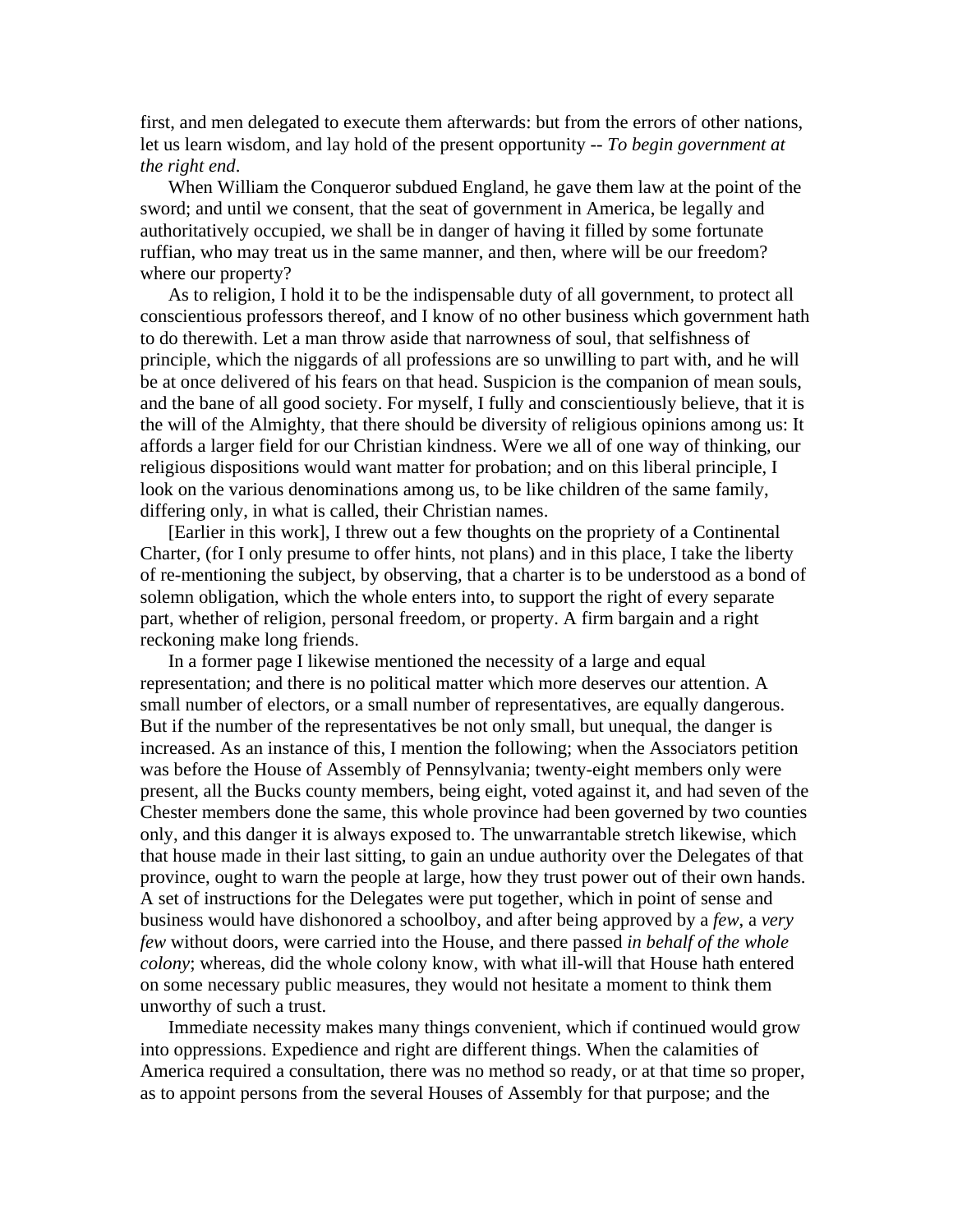wisdom with which they have proceeded hath preserved this continent from ruin. But as it is more than probable that we shall never be without a CONGRESS, every well wisher to good order, must own, that the mode for choosing members of that body, deserves consideration. And I put it as a question to those, who make a study of mankind, whether *representation and election* is not too great a power for one and the same body of men to possess? When we are planning for posterity, we ought to remember, that virtue is not hereditary.

It is from our enemies that we often gain excellent maxims, and are frequently surprised into reason by their mistakes. Mr. Cornwall (one of the Lords of the Treasury) treated the petition of the New-York Assembly with contempt, because *that* House, he said, consisted but of twenty-six members, which trifling number, he argued, could not with decency be put for the whole. We thank him for his involuntary honesty.\*

\*Those who would fully understand of what great consequence a large and equal representation is to a state, should read Burgh's political Disquisitions.

TO CONCLUDE, however strange it may appear to some, or however unwilling they may be to think so, matters not, but many strong and striking reasons may be given, to show, that nothing can settle our affairs so expeditiously as an open and determined declaration for independence. Some of which are,

*First*. -- It is the custom of nations, when any two are at war, for some other powers, not engaged in the quarrel, to step in as mediators, and bring about the preliminaries of a peace: but while America calls herself the Subject of Great-Britain, no power, however well disposed she may be, can offer her mediation. Wherefore, in our present state we may quarrel on for ever.

*Secondly*. -- It is unreasonable to suppose, that France or Spain will give us any kind of assistance, if we mean only, to make use of that assistance for the purpose of repairing the breach, and strengthening the connection between Britain and America; because, those powers would be sufferers by the consequences.

*Thirdly*. -- While we profess ourselves the subjects of Britain, we must, in the eye of foreign nations, be considered as rebels. The precedent is somewhat dangerous to *their peace*, for men to be in arms under the name of subjects; we, on the spot, can solve the paradox: but to unite resistance and subjection, requires an idea much too refined for common understanding.

*Fourthly*. -- Were a manifesto to be published, and despatched to foreign courts, setting forth the miseries we have endured, and the peaceable methods we have ineffectually used for redress; declaring, at the same time, that not being able, any longer, to live happily or safely under the cruel disposition of the British court, we had been driven to the necessity of breaking off all connection with her; at the same time, assuring all such courts of our peaceable disposition towards them, and of our desire of entering into trade with them: Such a memorial would produce more good effects to this Continent, than if a ship were freighted with petitions to Britain.

Under our present denomination of British subjects, we can neither be received nor heard abroad: The custom of all courts is against us, and will be so, until, by an independence, we take rank with other nations.

These proceedings may at first appear strange and difficult; but, like all other steps which we have already passed over, will in a little time become familiar and agreeable; and, until an independence is declared, the Continent will feel itself like a man who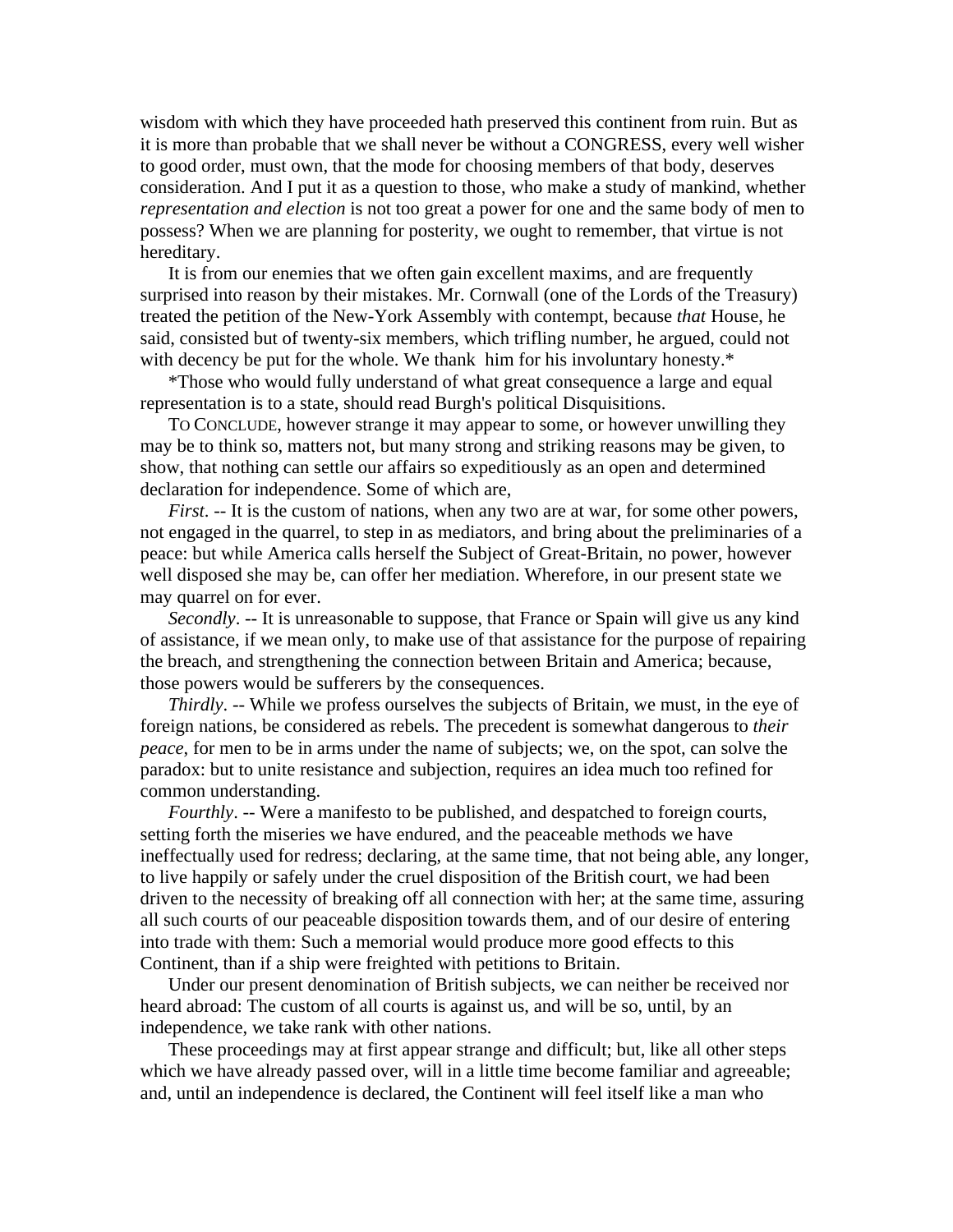continues putting off some unpleasant business from day to day, yet knows it must be done, hates to set about it, wishes it over, and is continually haunted with the thoughts of its necessity.

#### ------------- APPENDIX

SINCE the publication of the first edition of this pamphlet, or rather, on the same day on which it came out, the King's Speech made its appearance in this city. Had the spirit of prophecy directed the birth of this production, it could not have brought it forth, at a more seasonable juncture, or a more necessary time. The bloody mindedness of the one, show the necessity of pursuing the doctrine of the other. Men read by way of revenge. And the Speech, instead of terrifying, prepared a way for the manly principles of independence.

Ceremony, and even, silence, from whatever motive they may arise, have a hurtful tendency, when they give the least degree of countenance to base and wicked performances; wherefore, if this maxim be admitted, it naturally follows, that the King's Speech, as being a piece of finished villainy, deserved, and still deserves, a general execration both by the Congress and the people. Yet, as the domestic tranquility of a nation, depends greatly, on the *chastity* of what may properly be called NATIONAL MANNERS, it is often better, to pass some things over in silent disdain, than to make use of such new methods of dislike, as might introduce the least innovation, on that guardian of our peace and safety. And, perhaps, it is chiefly owing to this prudent delicacy, that the King's Speech, hath not before now, suffered a public execution. The Speech if it may be called one, is nothing better than a wilful audacious libel against the truth, the common good, and the existence of mankind; and is a formal and pompous method of offering up human sacrifices to the pride of tyrants. But this general massacre of mankind, is one of the privileges, and the certain consequences of Kings; for as nature knows them *not*, they know *not her*, and although they are beings of our *own* creating, they know not *us*, and are become the gods of their creators. The Speech hath one good quality, which is, that it is not calculated to deceive, neither can we, even if we would, be deceived by it. Brutality and tyranny appear on the face of it. It leaves us at no loss: And every line convinces, even in the moment of reading, that He, who hunts the woods for prey, the naked and untutored Indian, is less a Savage than the King of Britain.

Sir John Dalrymple, the putative father of a whining jesuitical piece, fallaciously called, "*The Address of the people of* ENGLAND *to the inhabitants of* AMERICA," hath, perhaps from a vain supposition, that the people *here* were to be frightened at the pomp and description of a king, given, (though very unwisely on his part) the real character of the present one: "But," says this writer, "if you are inclined to pay compliments to an administration, which we do not complain of," (meaning the Marquis of Rockingham's at the repeal of the Stamp Act) "it is very unfair in you to withhold them from that prince, *by whose* NOD ALONE *they were permitted to do any thing*." This is toryism with a witness! Here is idolatry even without a mask: And he who can calmly hear, and digest such doctrine, hath forfeited his claim to rationality -- an apostate from the order of manhood; and ought to be considered -- as one, who hath not only given up the proper dignity of a man, but sunk himself beneath the rank of animals, and contemptibly crawls through the world like a worm.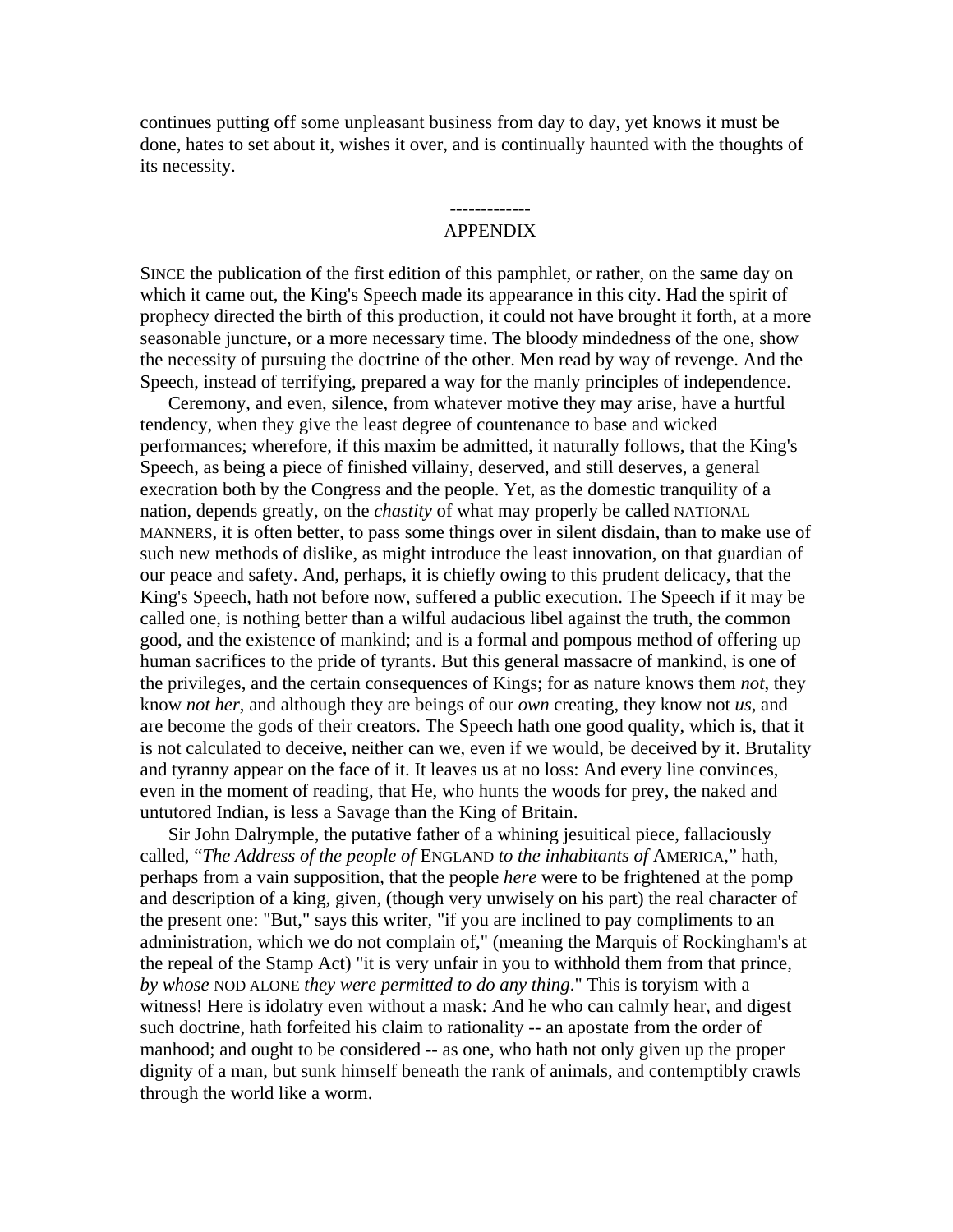However, it matters very little now, what the king of England either says or does; he hath wickedly broken through every moral and human obligation, trampled nature and conscience beneath his feet; and by a steady and constitutional spirit of insolence and cruelty, procured for himself an universal hatred. It is *now* the interest of America to provide for herself. She hath already a large and young family, whom it is more her duty to take care of, than to be granting away her property, to support a power who is become a reproach to the names of men and christians -- YE, whose office it is to watch over the morals of a nation, of whatsoever sect or denomination ye are of, as well as ye, who, are more immediately the guardians of the public liberty, if ye wish to preserve your native country uncontaminated by European corruption, ye must in secret wish a separation -- But leaving the moral part to private reflection, I shall chiefly confine my farther remarks to the following heads.

First. That it is the interest of America to be separated from Britain.

Secondly. Which is the easiest and most practicable plan, RECONCILIATION or INDEPENDENCE? with some occasional remarks.

In support of the first, I could, if I judged it proper, produce the opinion of some of the ablest and most experienced men on this continent; and whose sentiments, on that head, are not yet publicly known. It is in reality a self-evident position: For no nation in a state of foreign dependance, limited in its commerce, and cramped and fettered in its legislative powers, can ever arrive at any material eminence. America doth not yet know what opulence is; and although the progress which she hath made stands unparalleled in the history of other nations, it is but childhood, compared with what she would be capable of arriving at had she, as she ought to have, the legislative powers in her own hands. England is, at this time, proudly coveting what would do her no good, were she to accomplish it; and the Continent hesitating on a matter, which will be her final ruin if neglected. It is the commerce and not the conquest of America, by which England is to be benefited, and that would in a great measure continue, were the countries as independent of each other as France and Spain; because in many articles, neither can go to a better market. But it is the independence of this country of Britain or any other, which is now the main and only object worthy of contention, and which, like all other truths discovered by necessity, will appear clearer and stronger every day.

First. Because it will come to that one time or other.

Secondly. Because, the longer it is delayed the harder it will be to accomplish.

I have frequently amused myself both in public and private companies, with silently remarking, the specious errors of those who speak without reflecting. And among the many which I have heard, the following seems the most general, viz. that had this rupture happened forty or fifty years hence, instead of *now*, the Continent would have been more able to have shaken off the dependance. To which I reply, that our military ability, *at this time*, arises from the experience gained in the last war, and which in forty or fifty years time, would have been totally extinct. The Continent, would not, by that time, have had a General, or even a military officer left; and we, or those who may succeed us, would have been as ignorant of martial matters as the ancient Indians: And this single position, closely attended to, will unanswerably prove, that the present time is preferable to all others. The argument turns thus -- at the conclusion of the last war, we had experience, but wanted numbers; and forty or fifty years hence, we should have numbers, without experience; wherefore, the proper point of time, must be some particular point between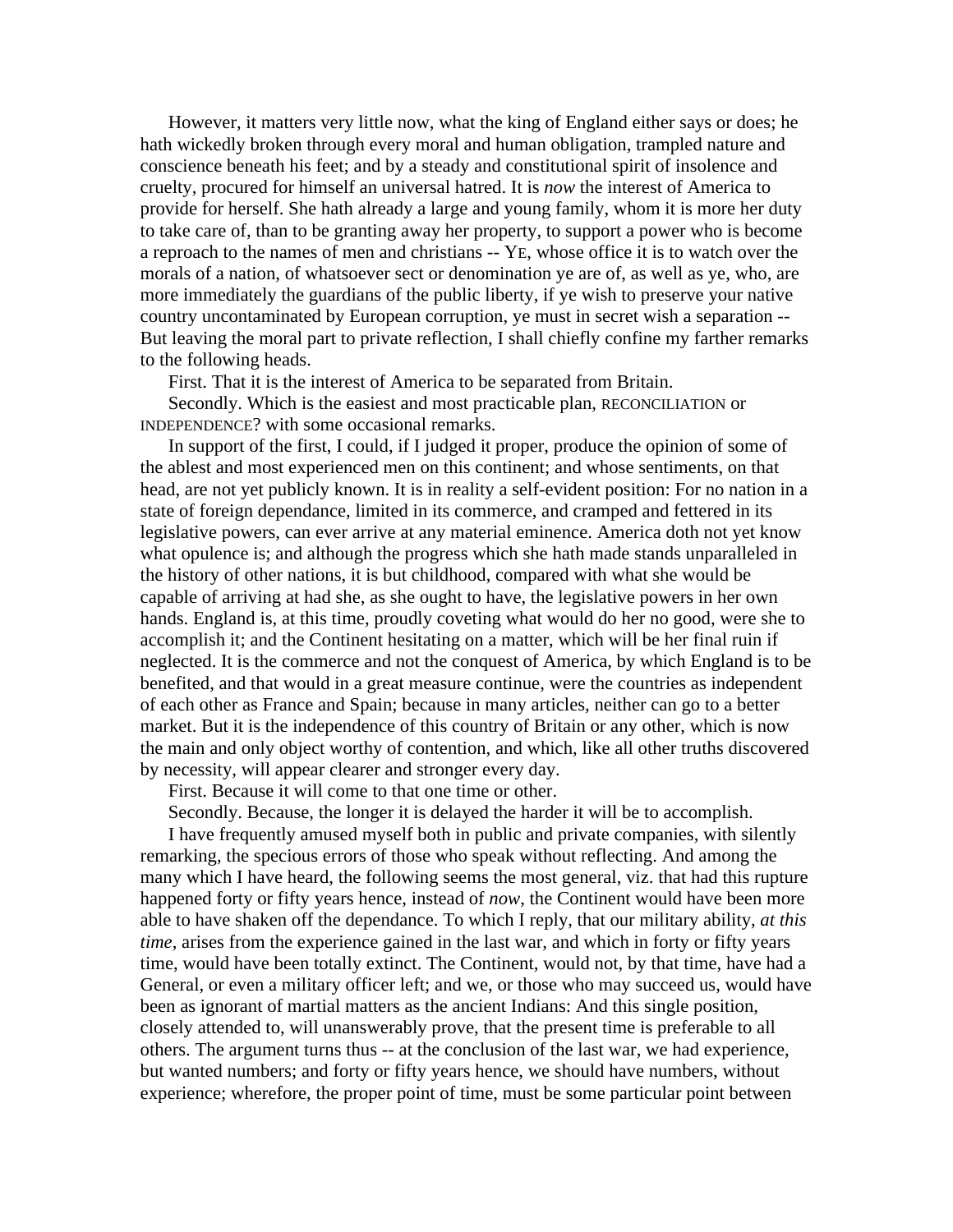the two extremes, in which a sufficiency of the former remains, and a proper increase of the latter is obtained: And that point of time is the present time.

The reader will pardon this digression, as it does not properly come under the head I first set out with, and to which I again return by the following position, viz.

Should affairs be patched up with Britain, and she to remain the governing and sovereign power of America, (which, as matters are now circumstanced, is giving up the point entirely) we shall deprive ourselves of the very means of sinking the debt we have or may contract. The value of the back lands which some of the provinces are clandestinely deprived of, by the unjust extension of the limits of Canada, valued only at five pounds sterling per hundred acres, amount to upwards of twenty-five millions, Pennsylvania currency; and the quit-rents at one penny sterling per acre, to two millions yearly.

It is by the sale of those lands that the debt may be sunk, without burthen to any, and the quit-rent reserved thereon, will always lessen, and in time, will wholly support the yearly expense of government. It matters not how long the debt is in paying, so that the lands when sold be applied to the discharge of it, and for the execution of which, the Congress for the time being, will be the continental trustees.

I proceed now to the second head, viz. Which is the easiest and most practicable plan, RECONCILIATION or INDEPENDENCE? with some occasional remarks.

He who takes nature for his guide is not easily beaten out of his argument, and on that ground, I answer *generally -- That* INDEPENDENCE *being a* SINGLE SIMPLE LINE, *contained within ourselves; and reconciliation, a matter exceedingly perplexed and complicated, and in which, a treacherous capricious court is to interfere, gives the answer without a doubt*.

The present state of America is truly alarming to every man who is capable of reflexion. Without law, without government, without any other mode of power than what is founded on, and granted by courtesy. Held together by an unexampled concurrence of sentiment, which, is nevertheless subject to change, and which, every secret enemy is endeavoring to dissolve. Our present condition, is, Legislation without law; wisdom without a plan; a constitution without a name; and, what is strangely astonishing, perfect Independence contending for dependance. The instance is without a precedent; the case never existed before; and who can tell what may be the event? The property of no man is secure in the present unbraced system of things. The mind of the multitude is left at random, and seeling no fixed object before them, they pursue such as fancy or opinion starts. Nothing is criminal; there is no such thing as treason; wherefore, every one thinks himself at liberty to act as he pleases. The Tories dared not to have assembled offensively, had they known that their lives, by that act, were forfeited to the laws of the state. A line of distinction should be drawn, between English soldiers taken in battle, and inhabitants of America taken in arms. The first are prisoners, but the latter traitors. The one forfeits his liberty, the other his head.

Notwithstanding our wisdom, there is a visible feebleness in some of our proceedings which gives encouragement to dissensions. The Continental Belt is too losely buckled. And if something is not done in time, it will be too late to do any thing, and we shall fall into a state, in which, neither *Reconciliation* nor *Independence* will be practicable. The king and his worthless adherents are got at their old game of dividing the Continent, and there are not wanting among us, Printers, who will be busy spreading specious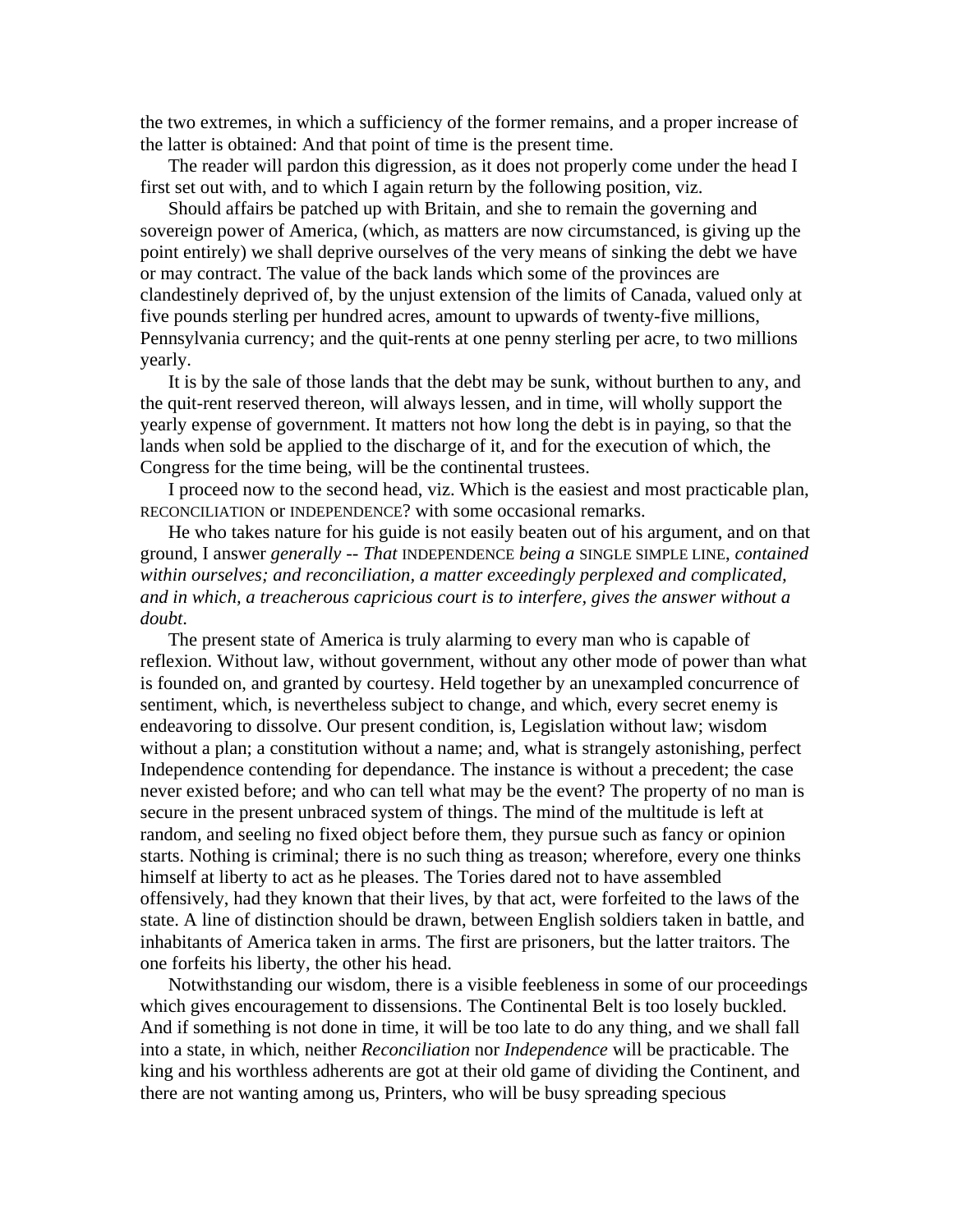falsehoods. The artful and hypocritical letter which appeared a few months ago in two of the New-York papers, and likewise in two others, is an evidence that there are men who want either judgment or honesty.

It is easy getting into holes and corners and talking of reconciliation: But do such men seriously consider, how difficult the task is, and how dangerous it may prove, should the Continent divide thereon. Do they take within their view, all the various orders of men whose situation and circumstances, as well as their own, are to be considered therein. Do they put themselves in the place of the sufferer whose *all* is *already* gone, and of the soldier, who hath quitted *all* for the defence of his country. If their ill judged moderation be suited to their own private situations *only*, regardless of others, the event will convince them, that "they are reckoning without their Host."

Put us, say some, on the footing we were on in sixty-three: To which I answer, the request is not *now* in the power of Britain to comply with, neither will she propose it; but if it were, and even should be granted, I ask, as a reasonable question, By what means is such a corrupt and faithless court to be kept to its engagements? Another parliament, nay even the present, may hereafter repeal the obligation, on the pretence, of its being violently obtained, or unwisely granted; and in that case, Where is our redress? -- No going to law with nations; cannon are the barristers of Crowns; and the sword, not of justice, but of war, decides the suit. To be on the footing of sixty-three, it is not sufficient, that the laws only be put on the same state, but, that our circumstances, likewise, be put on the same state; Our burnt and destroyed towns repaired or built up, our private losses made good, our public debts (contracted for defence) discharged; otherwise, we shall be millions worse than we were at that enviable period. Such a request, had it been complied with a year ago, would have won the heart and soul of the Continent -- but now it is too late, "The Rubicon is passed."

Besides the taking up arms, merely to enforce the repeal of a pecuniary law, seems as unwarrantable by the divine law, and as repugnant to human feelings, as the taking up arms to enforce obedience thereto. The object, on either side, doth not justify the means; for the lives of men are too valuable to be cast away on such trifles. It is the violence which is done and threatened to our persons; the destruction of our property by an armed force; the invasion of our country by fire and sword, which conscientiously qualifies the use of arms: And the instant, in which such a mode of defence became necessary, all subjection to Britain ought to have ceased; and the independency of America, should have been considered, as dating its era from, and published by, *the first musket that was fired against her*. This line is a line of consistency; neither drawn by caprice, nor extended by ambition; but produced by a chain of events, of which the colonies were not the authors.

I shall conclude these remarks, with the following timely and well intended hints. We ought to reflect, that there are three different ways, by which an independency may hereafter be effected; and that *one* of those *three*, will one day or other, be the fate of America, viz. By the legal voice of the people in Congress; by a military power; or by a mob: It may not always happen that our soldiers are citizens, and the multitude a body of reasonable men; virtue, as I have already remarked, is not hereditary, neither is it perpetual. Should an independency be brought about by the first of those means, we have every opportunity and every encouragement before us, to form the noblest purest constitution on the face of the earth. We have it in our power to begin the world over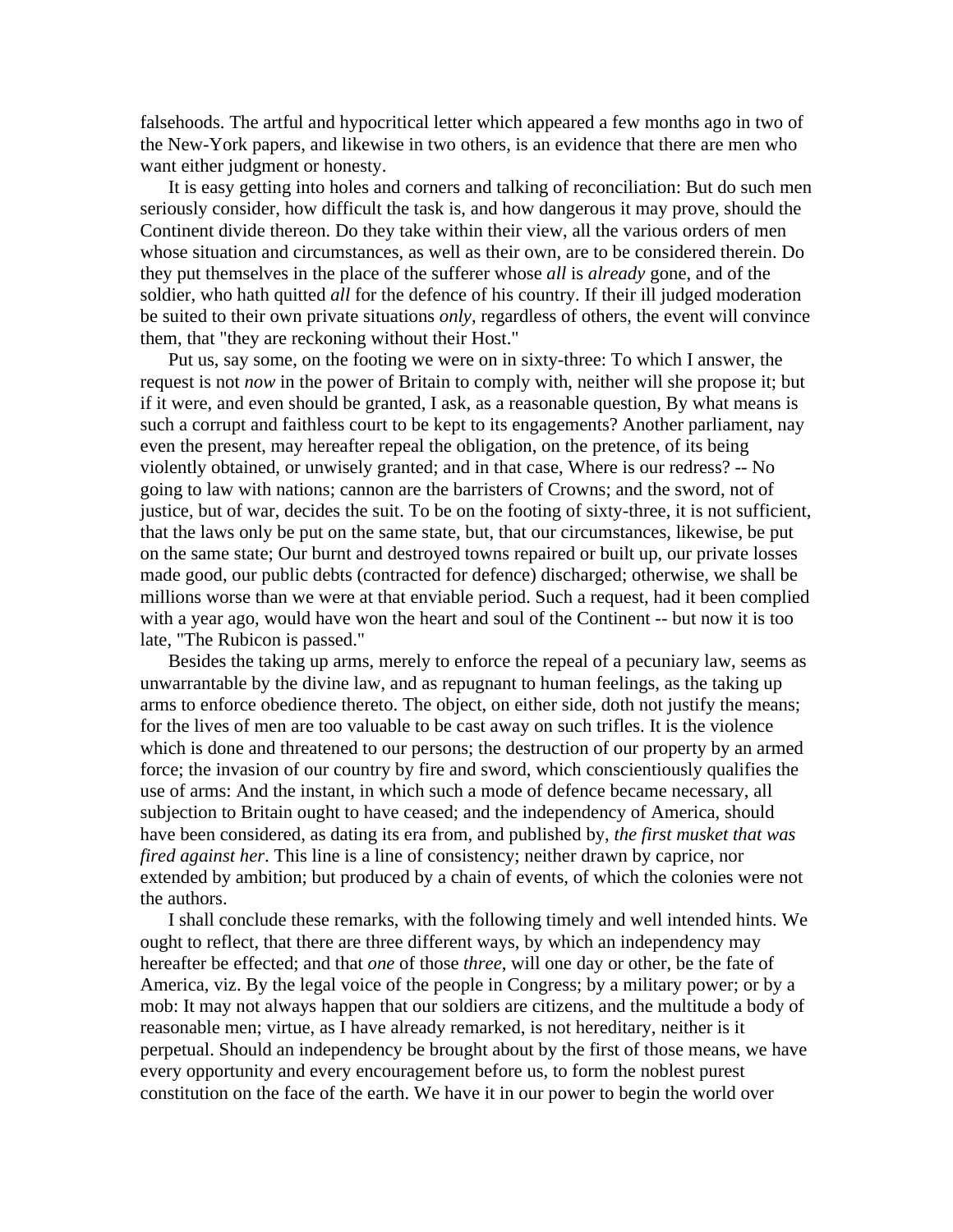again. A situation, similar to the present, hath not happened since the days of Noah until now. The birthday of a new world is at hand, and a race of men, perhaps as numerous as all Europe contains, are to receive their portion of freedom from the event of a few months. The Reflexion is awful -- and in this point of view, How trifling, how ridiculous, do the little, paltry cavellings, of a few weak or interested men appear, when weighed against the business of a world.

Should we neglect the present favorable and inviting period, and an Independence be hereafter effected by any other means, we must charge the consequence to ourselves, or to those rather, whose narrow and prejudiced souls, are habitually opposing the measure, without either inquiring or reflecting. There are reasons to be given in support of Independence, which men should rather privately think of, than be publicly told of. We ought not now to be debating whether we shall be independent or not, but, anxious to accomplish it on a firm, secure, and honorable basis, and uneasy rather that it is not yet began upon. Every day convinces us of its necessity. Even the Tories (if such beings yet remain among us) should, of all men, be the most solicitous to promote it; for, as the appointment of committees at first, protected them from popular rage, so, a wise and well established form of government, will be the only certain means of continuing it securely to them. *Wherefore*, if they have not virtue enough to be WHIGS, they ought to have prudence enough to wish for Independence.

In short, Independence is the only BOND that can tye and keep us together. We shall then see our object, and our ears will be legally shut against the schemes of an intriguing, as well, as a cruel enemy. We shall then too, be on a proper footing, to treat with Britain; for there is reason to conclude, that the pride of that court, will be less hurt by treating with the American states for terms of peace, than with those, whom she denominates, "rebellious subjects," for terms of accommodation. It is our delaying it that encourages her to hope for conquest, and our backwardness tends only to prolong the war. As we have, without any good effect therefrom, withheld our trade to obtain a redress of our grievances, let us *now* try the alternative, by *independently* redressing them ourselves, and then offering to open the trade. The mercantile and reasonable part in England, will be still with us; because, peace *with* trade, is preferable to war *without* it. And if this offer be not accepted, other courts may be applied to.

On these grounds I rest the matter. And as no offer hath yet been made to refute the doctrine contained in the former editions of this pamphlet, it is a negative proof, that either the doctrine cannot be refuted, or, that the party in favor of it are too numerous to be opposed. WHEREFORE, instead of gazing at each other with suspicious or doubtful curiosity, let each of us, hold out to his neighbor the hearty hand of friendship, and unite in drawing a line, which, like an act of oblivion shall bury in forgetfulness every former dissention. Let the names of Whig and Tory be extinct; and let none other be heard among us, than those of *a good citizen, an open and resolute friend, and a virtuous supporter of the* RIGHTS *of* MANKIND *and of the* FREE AND INDEPENDENT STATES OF AMERICA.

*To the Representatives of the Religious Society of the People called Quakers, or to so many of them as were concerned in publishing a late piece, entitled* "THE ANCIENT

---------------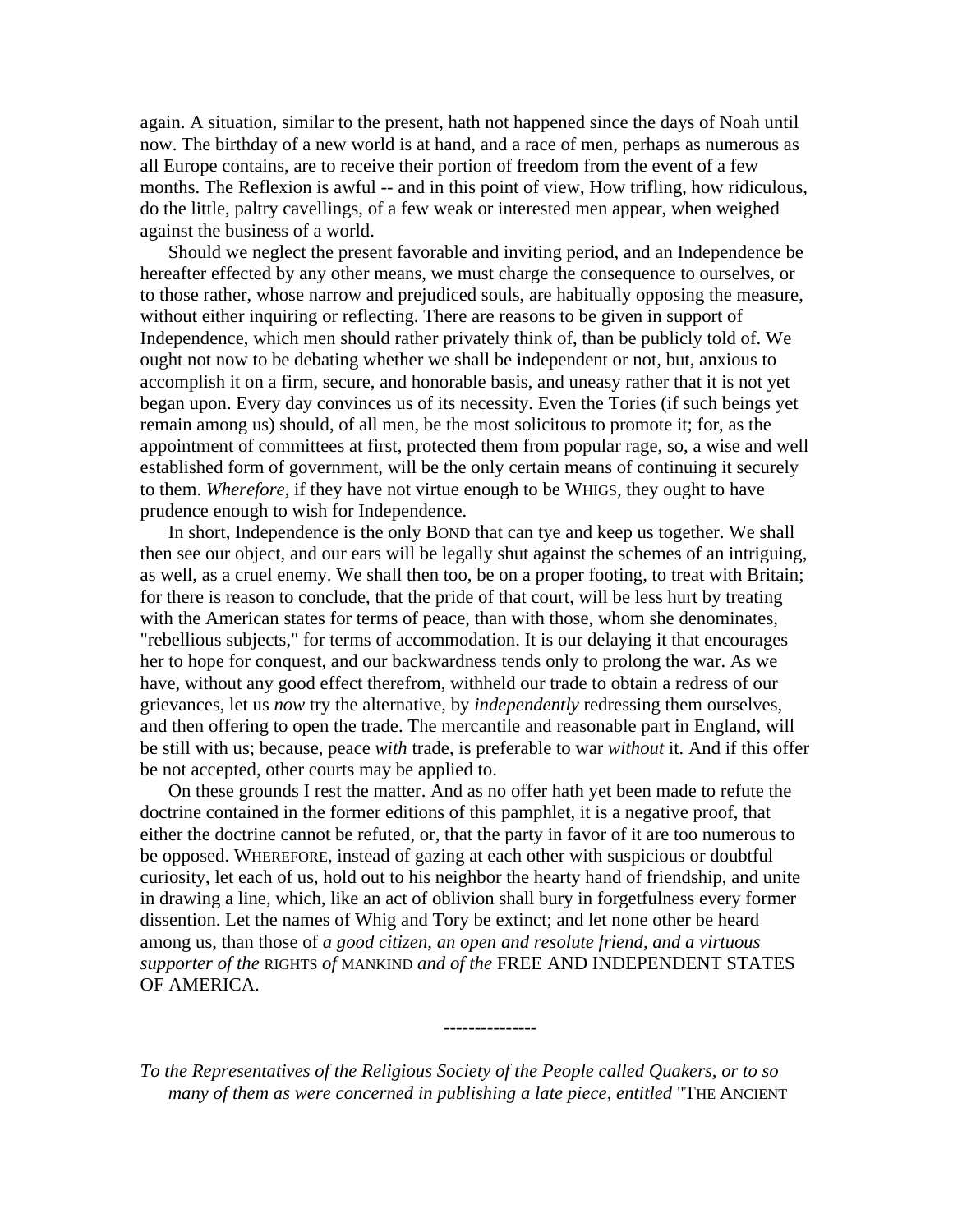TESTIMONY AND PRINCIPLES of the People called QUAKERS renewed, with Respect to the KING and GOVERNMENT, and touching the COMMOTIONS now prevailing in these and other parts of AMERICA addressed to the PEOPLE IN GENERAL."

THE Writer of this, is one of those few, who never dishonors religion either by ridiculing, or cavilling at any denomination whatsoever. To God, and not to man, are all men accountable on the score of religion. Wherefore, this epistle is not so properly addressed to you as a religious, but as a political body, dabbling in matters, which the professed Quietude of your Principles instruct you not to meddle with.

As you have, without a proper authority for so doing, put yourselves in the place of the whole body of the Quakers, so, the writer of this, in order to be on an equal rank with yourselves, is under the necessity, of putting himself in the place of all those, who, approve the very writings and principles, against which, your testimony is directed: And he hath chosen this singular situation, in order that you might discover in him that presumption of character which you cannot see in yourselves. For neither he nor you can have any claim or title to *Political Representation*.

When men have departed from the right way, it is no wonder that they stumble and fall. And it is evident from the manner in which ye have managed your testimony, that politics, (as a religious body of men) is not your proper Walk; for however well adapted it might appear to you, it is, nevertheless, a jumble of good and bad put unwisely together, and the conclusion drawn therefrom, both unnatural and unjust.

The two first pages, (and the whole doth not make four) we give you credit for, and expect the same civility from you, because the love and desire of peace is not confined to Quakerism, it is the *natural*, as well as the religious wish of all denominations of men. And on this ground, as men laboring to establish an Independent Constitution of our own, do we exceed all others in our hope, end, and aim. *Our plan is peace for ever*. We are tired of contention with Britain, and can see no real end to it but in a final separation. We act consistently, because for the sake of introducing an endless and uninterrupted peace, do we bear the evils and burthens of the present day. We are endeavoring, and will steadily continue to endeavor, to separate and dissolve a connection which hath already filled our land with blood; and which, while the name of it remains, will be the fatal cause of future mischiefs to both countries.

We fight neither for revenge nor conquest; neither from pride nor passion; we are not insulting the world with our fleets and armies, not ravaging the globe for plunder. Beneath the shade of our own vines are we attacked; in our own houses, and on our own lands, is the violence committed against us. We view our enemies in the character of Highwaymen and Housebreakers, and having no defence for ourselves in the civil law, are obliged to punish them by the military one, and apply the sword, in the very case, where you have before now, applied the halter -- Perhaps we feel for the ruined and insulted sufferers in all and every part of the continent, with a degree of tenderness which hath not yet made its way into some of your bosoms. But be ye sure that ye mistake not the cause and ground of your Testimony. Call not coldness of soul, religion; nor put the *Bigot* in the place of the *Christian*.

O ye partial ministers of your own acknowledged principles. If the bearing arms be sinful, the first going to war must be more so, by all the difference between wilful attack and unavoidable defence. Wherefore, if ye really preach from conscience, and mean not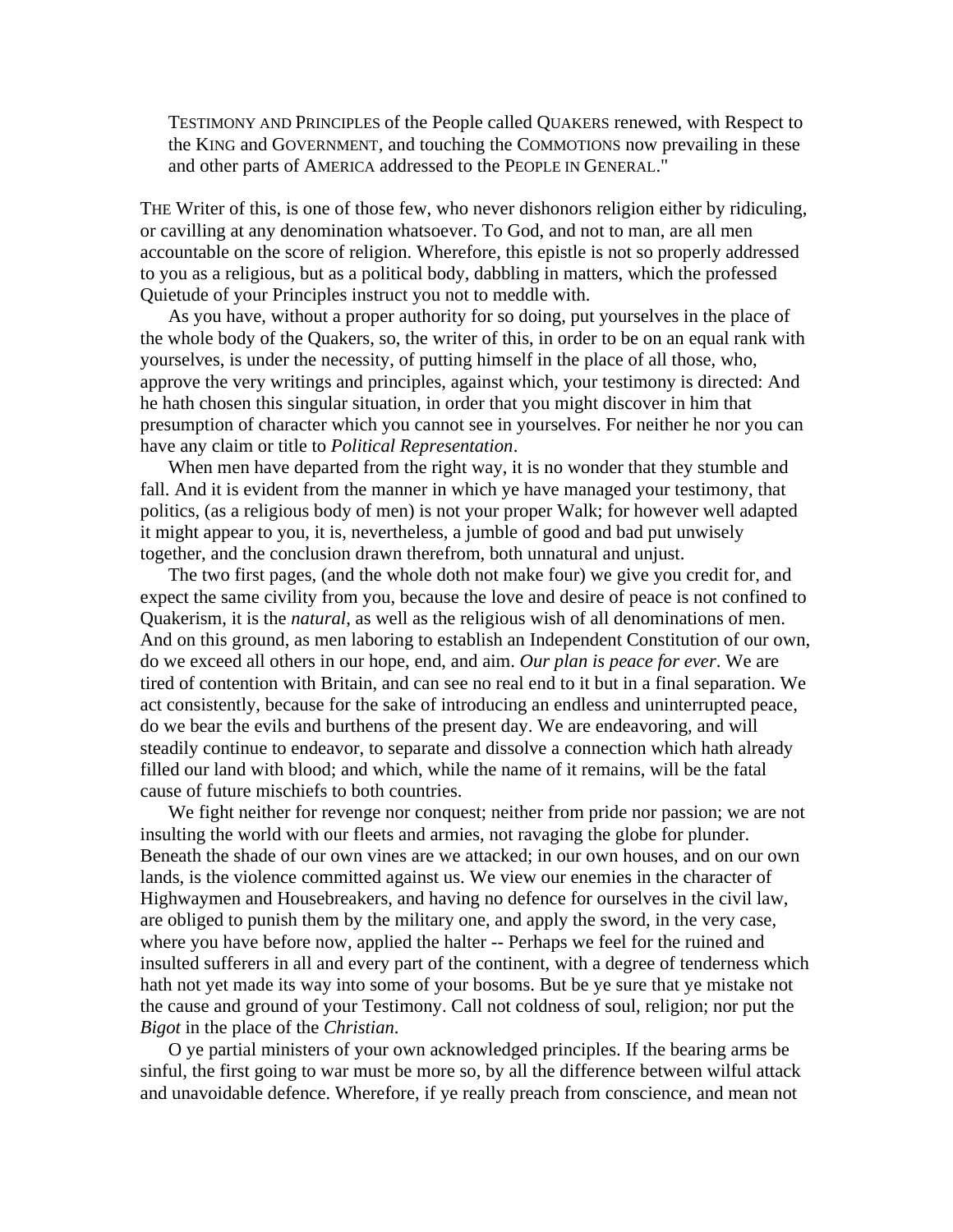to make a political hobby-horse of your religion, convince the world thereof, by proclaiming your doctrine to our enemies, *for they likewise bear* ARMS. Give us proof of your sincerity by publishing it at St. James's, to the commanders in chief at Boston, to the Admirals and Captains who are piratically ravaging our coasts, and to all the murdering miscreants who are acting in authority under HIM whom ye profess to serve. Had ye the honest soul of *Barclay*\* ye would preach repentance to *your* king; Ye would tell the Royal Wretch his sins, and warn him of eternal ruin. Ye would not spend your partial invectives against the injured and the insulted only, but, like faithful ministers, would cry aloud and *spare none*. Say not that ye are persecuted, neither endeavor to make us the authors of that reproach, which, ye are bringing upon yourselves; for we testify unto all men, that we do not complain against you because ye are *Quakers*, but because ye pretend to *be* and are NOT Quakers.

\*"Thou hast tasted of prosperity and adversity: thou knowest what it is to be banished thy native country, to be over-ruled as well as to rule, and set upon the throne; and being *oppressed* thou hast reason to know now *hateful* the *oppressor* is both to God and man: If after all these warnings and advertisements, thou dost not turn unto the Lord with all thy heart, but forget him who remembered thee in thy distress, and give up thyself to follow lust and vanity, surely great will be thy condemnation. -- Against which snare, as well as the temptation of those who may or do feed thee, and prompt thee to evil, the most excellent and prevalent remedy will be, to apply thyself to that light of Christ which shineth in thy conscience, and which neither can, nor will flatter thee, nor suffer thee to be at ease in thy sins." -- *Barclay's Address to Charles II*.

Alas! it seems by the particular tendency of some part of your testimony, and other parts of your conduct, as if all sin was reduced to, and comprehended in, *the act of bearing arms,* and that by the *people only*. Ye appear to us, to have mistaken party for conscience; because, the general tenor of your actions wants uniformity: And it is exceedingly difficult to us to give credit to many of your pretended scruples; because, we see them made by the same men, who, in the very instant that they are exclaiming against the mammon of this world, are nevertheless, hunting after it with a step as steady as Time, and an appetite as keen as Death.

The quotation which ye have made from Proverbs, in the third page of your testimony, that, "when a man's ways please the Lord, he maketh even his enemies to be at peace with him"; is very unwisely chosen on your part; because, it amounts to a proof, that the king's ways (whom ye are so desirous of supporting) do *not* please the Lord, otherwise, his reign would be in peace.

I now proceed to the latter part of your testimony, and that, for which all the foregoing seems only an introduction, viz.

"It hath ever been our judgment and principle, since we were called to profess the light of Christ Jesus, manifested in our consciences unto this day, that the setting up and putting down kings and governments, is God's peculiar prerogative; for causes best known to himself: And that it is not our business to have any hand or contrivance therein; nor to be busy bodies above our station, much less to plot and contrive the ruin, or overturn any of them, but to pray for the king, and safety of our nation, and good of all men: That we may live a peaceable and quiet life, in all godliness and honesty; *under the government which God is pleased to set over us*." -- If these are *really* your principles why do ye not abide by them? Why do ye not leave that, which ye call God's Work, to be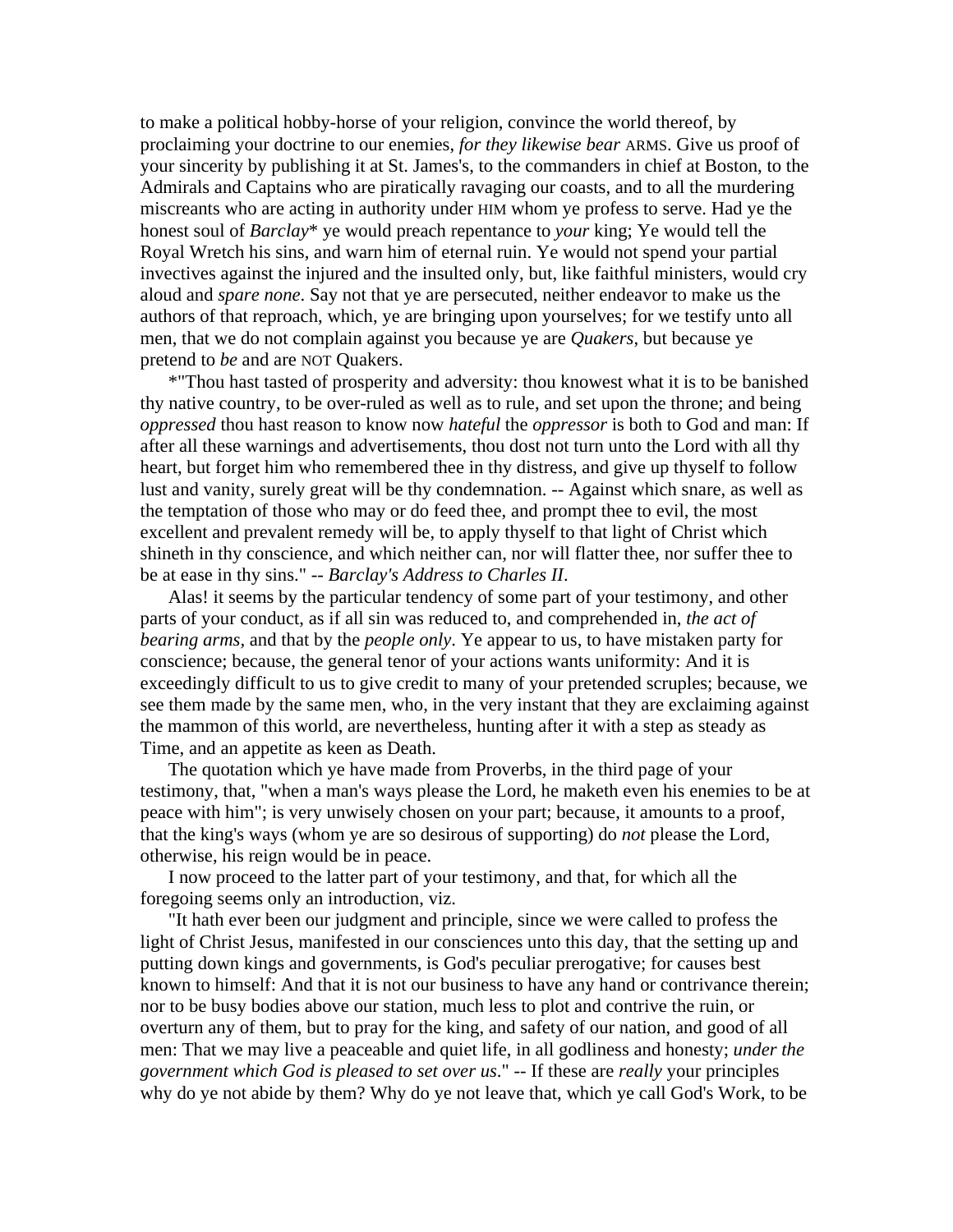managed by himself? These very principles instruct you to wait with patience and humility, for the event of all public measures, and to receive *that event* as the divine will towards you. *Wherefore*, what occasion is there for your *political testimony* if you fully believe what it contains: And the very publishing it proves, that either, ye do not believe what ye profess, or have not virtue enough to practise what ye believe.

The principles of Quakerism have a direct tendency to make a man the quiet and inoffensive subject of any, and every government *which is set over him*. And if the setting up and putting down of kings and governments is God's peculiar prerogative, he most certainly will not be robbed thereof by us; wherefore, the principle itself leads you to approve of every thing, which ever happened, or may happen to kings as being his work. OLIVER CROMWELL thanks you. CHARLES, then, died not by the hands of man; and should the present Proud Imitator of him, come to the same untimely end, the writers and publishers of the Testimony, are bound, by the doctrine it contains, to applaud the fact. Kings are not taken away by miracles, neither are changes in governments brought about by any other means than such as are common and human; and such as we are now using. Even the dispersion of the Jews, though foretold by our Savior, was effected by arms. Wherefore, as ye refuse to be the means on one side, ye ought not to be meddlers on the other; but to wait the issue in silence; and unless you can produce divine authority, to prove that the Almighty who hath created and placed this *new* world, at the greatest distance it could possibly stand, east and west, from every part of the old, doth, nevertheless, disapprove of its being independent of the corrupt and abandoned court of Britain, unless I say, ye can show this, how can ye, on the ground of your principles, justify the exciting and stirring up the people "firmly to unite in the *abhorrence* of all such *writings*, and *measures*, as evidence a desire and design to break off the *happy* connexion we have hitherto enjoyed, with the kingdom of Great-Britain, and our just and necessary subordination to the king, and those who are lawfully placed in authority under him." What a slap of the face is here! the men, who in the very paragraph before, have quietly and passively resigned up the ordering, altering, and disposal of kings and governments, into the hands of God, are now, recalling their principles, and putting in for a share of the business. Is it possible, that the conclusion, which is here justly quoted, can any ways follow from the doctrine laid down? The inconsistency is too glaring not to be seen; the absurdity too great not to be laughed at; and such as could only have been made by those, whose understandings were darkened by the narrow and crabby spirit of a despairing political party; for ye are not to be considered as the whole body of the Quakers but only as a factional and fractional part thereof.

Here ends the examination of your testimony; (which I call upon no man to abhor, as ye have done, but only to read and judge of fairly;) to which I subjoin the following remark; "That the setting up and putting down of kings," most certainly mean, the making him a king, who is yet not so, and the making him no king who is already one. And pray what hath this to do in the present case? We neither mean to *set up* nor to *put down*, neither to *make* nor to *unmake*, but to have nothing to *do* with them. Wherefore, your testimony in whatever light it is viewed serves only to dishonor your judgment, and for many other reasons had better have been let alone than published.

First, Because it tends to the decrease and reproach of religion whatever, and is of the utmost danger to society, to make it a party in political disputes.